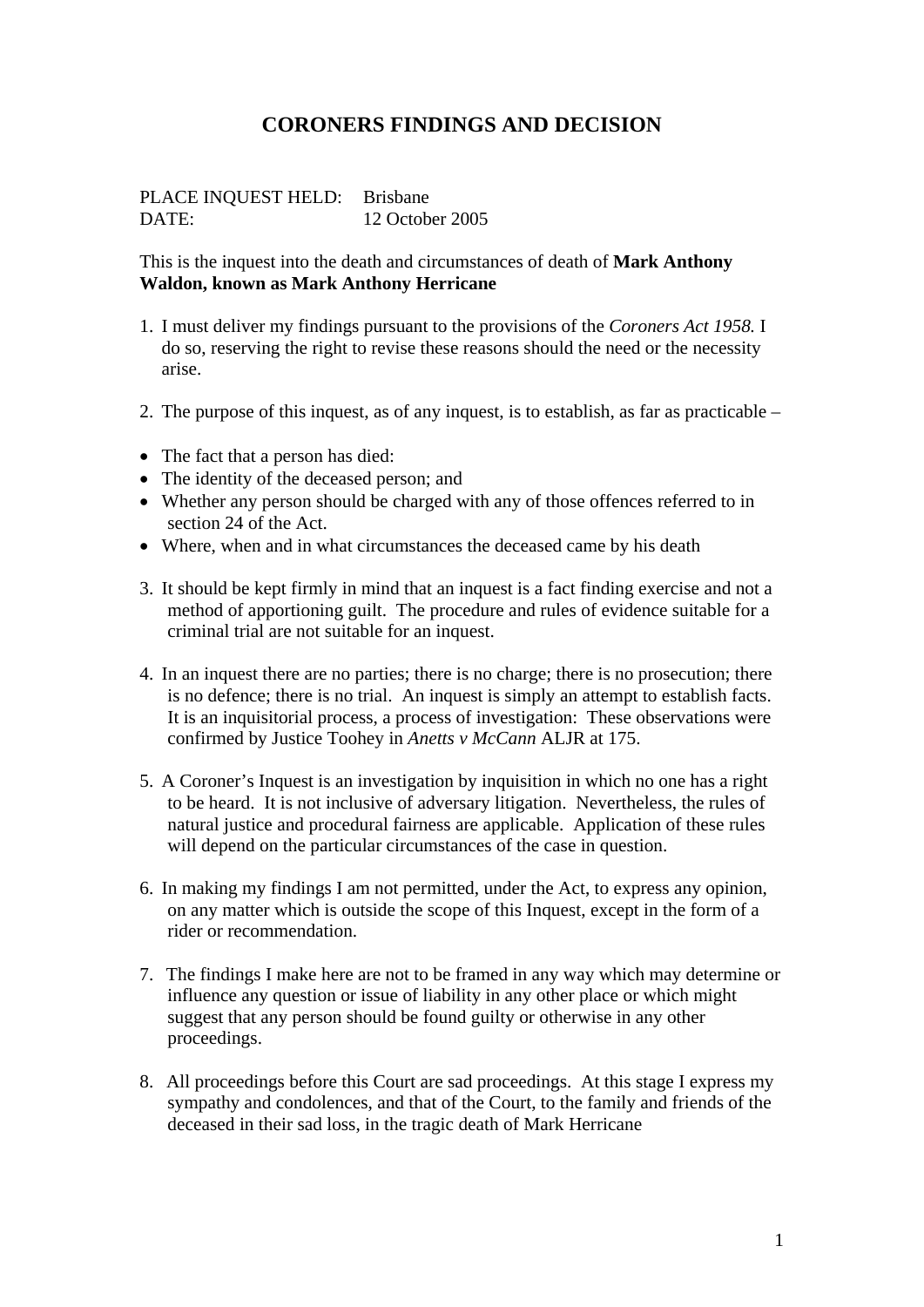The mother and brother of the deceased were present during the inquest as well as a former partner. Also appearing by leave were legal representatives for GEO Group Australia Pty Ltd formerly known as Australian Correctional Management Pty Ltd, the operators of the Arthur Gorrie Correctional Centre. The Department of Corrective Services were represented as well as a registered nurse, Ms Juanita Graham.

#### **Summary of evidence and discussion.**

**Detective Acting Sergeant Steven McCartney**, was the principal investigator of this death with the Corrective Services Investigation Unit. He was notified of a death at the prison by pager at 9. 54 am on 3 January 2002. The death occurred in Unit B4 and when Detective McCartney arrived at the prison, all prisoners in the unit were locked down. B4 is a protection unit with forty cells, some with double up capacity. Cell number 2 was a double capacity cell housing the deceased and Paul Beaumont.

I note that records show that Mr Herricane came into police custody on 26 December 2001 and into the Arthur Gorrie Correctional Centre on 28 December 2001. He died on 3 January 2002, six days later. On entry to Arthur Gorrie he is recorded as weighing sixty nine kilograms, but at the autopsy he weighed sixty three kilos, a loss of six kilos in five days.

The cell was searched and nothing suspicious was located. Detective McCartney interviewed other prisoners. The collective view of other prisoners was that it was clear to them that Herricane was ill, appearing inactive and wrapping himself in a doona despite the heat. He was not eating or drinking sufficiently and other prisoners took him food and drinks and tried to get him to take it. There was a previous incident when Herricane had fallen in the laundry area. It was reported that he was constantly vomiting and dry retching. Some of these other prisoners had known Herricane for an extended time of up to ten years and also knew that he was a long term user of heroin.

The records showed that Herricane had revealed his heroin dependent status and was accordingly accessing the withdrawal treatment regime at the time of his death. Upon admission to Arthur Gorrie Mr Herricane was initially placed under observation but after assessment, was able to go into a shared cell from the night of 2 January 2002.

Detective McCartney ascertained from the cellmate Mr Beaumont, and from the log, that calls were made to notify prison authorities of concern for Mr Herricane. Each cell has an intercom system to enable a prisoner after lock down to contact master control or remand control. Prison officers perform random visual headcounts throughout the night when they attend each unit and look into each cell, but otherwise the units are locked down at night and not physically manned. The intercom can be diverted either to remand control (in charge of the remand section where Mr Herricane was housed,) or to Master Control, which is the control of the whole prison.

The records show the first call during the night of 2 January was at 9 .21 pm and was answered six seconds later. The next call was at 4.31 am and was answered three seconds later. A further call was made 5.04 am and was answered two seconds later.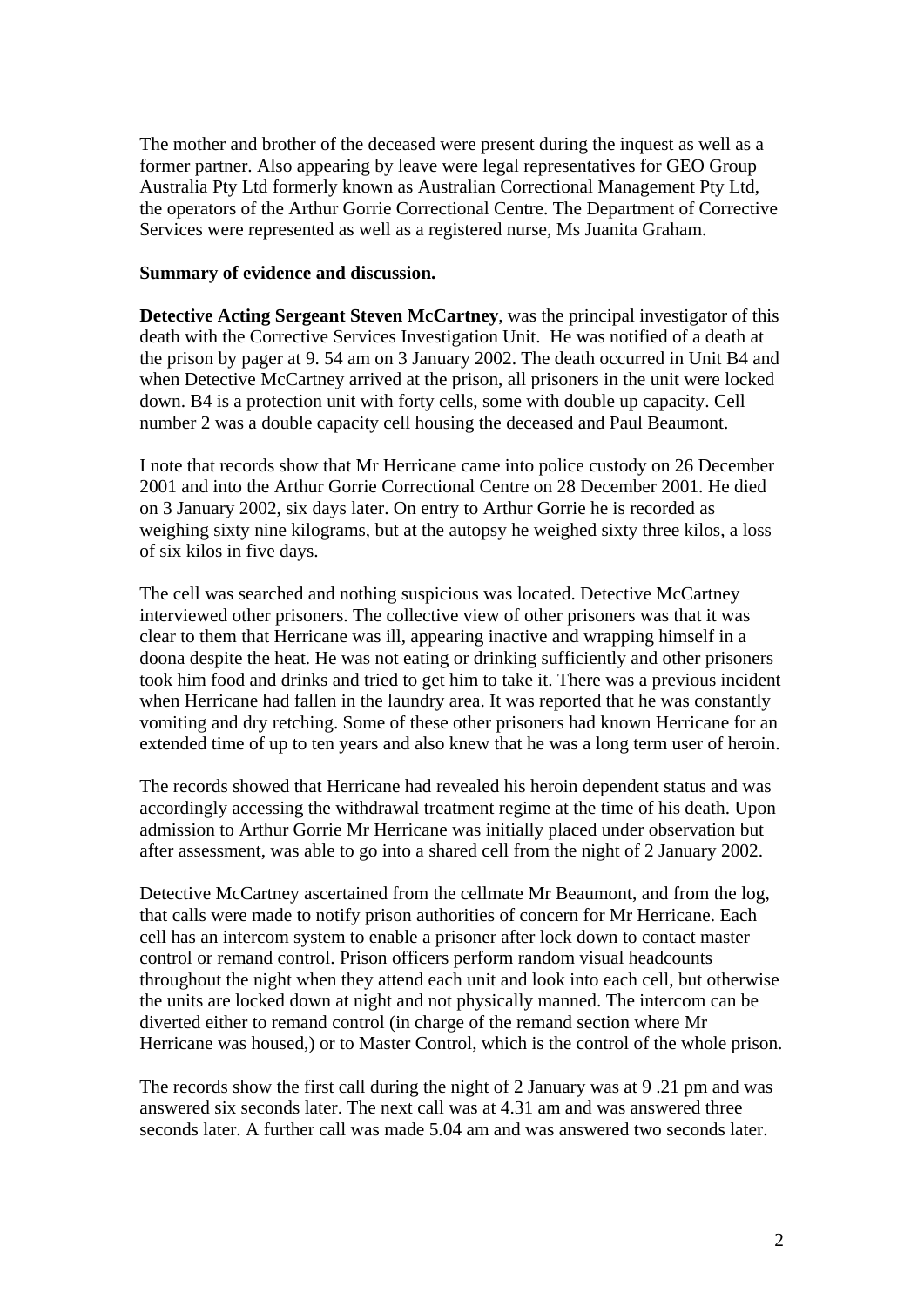Another call was made at 5.30 am and answered twelve seconds later. A call was then made at 6.09 and answered five seconds later. There was a call at 6.35am, answered 10 seconds later and finally a call was made at 9.03 answered 26 seconds later.<sup>1</sup>

**Matangirau Taylor** was a correctional officer on duty on the medical unit overnight on  $2/3$  January 2002.<sup>2</sup> He was there to provide security for the medical centre and observing prisoners in the medical unit. His statement was that he received a call from master control at 9. 17 pm on 2 January 2002. He logged that call in the night shift medication log book. He was informed that Mark Herricane from unit B4 cell 2 was suffering from cramping. He wrote this down in the medication book. He said he informed medical staff of this phone call. He said it is their duty to respond. He remembers one of the nurses was Juanita Graham. He does not remember the other one. He remembers one of the nurses went out to do some medication rounds. He does not know if Herricane was visited. There is no record of Mr Herricane being visited until about 5.17 the following morning.

He then recalls another call from master control about Herricane at 4 .30am on 3 January 2002. Again, his evidence is that he told medical staff that Herricane was suffering from cramps. This is consistent with Nurse Kambouris and Nurse Fraser's evidence that at hand over, Nurse Graham told them there had been numerous calls during the night from Herricane.

He said he could not remember whether or not he filled out the medication book but he told the medical staff about it. **The record shows that Mr Taylor did not document the 4.30am call.** 

He knows that Nurse Graham left the medical centre some time after this with other correctional staff and Manager Lackey to visit Herricane. He had finished his shift before she returned.

The statement of **Shannon Coffey** is noteworthy.<sup>3</sup> She was a roving officer doing the night shift headcounts. She did not see anything unusual. But she did recall speaking with Nurse Graham sometime during that shift. Nurse Graham said that Herrricane had buzzed up during the night but she could do nothing for him as he was going through withdrawals. The conversation happened on the walkway as they walked out of the unit and headed back to movement control. She cannot recall when that happened during the night. She completed her shift at 6. 30am.

The calls via the intercom for medical assistance from Mr Herricane's cell were all made by his cellmate, **Paul Beaumont**. Mr Beaumont, according to his sworn statement, had known Mr Herricane for about fifteen years. Mr Beaumont had asked to double up with Mr Herricane as a buddy because he was sick.

When Mr Herricane arrived to share the cell with Mr Beaumont, (having been released from the observation cells,) Mr Beaumont noticed that he had lost a lot of weight since last seeing him about a year earlier. He was exceptionally thin. From 3pm on 2 January 2002 Mr Herricane shared a cell with Mr Beaumont. Mr Beaumont

1

<sup>&</sup>lt;sup>1</sup> Exhibit 98

 $2$  Exhibit 14

<sup>&</sup>lt;sup>3</sup> Exhibit 16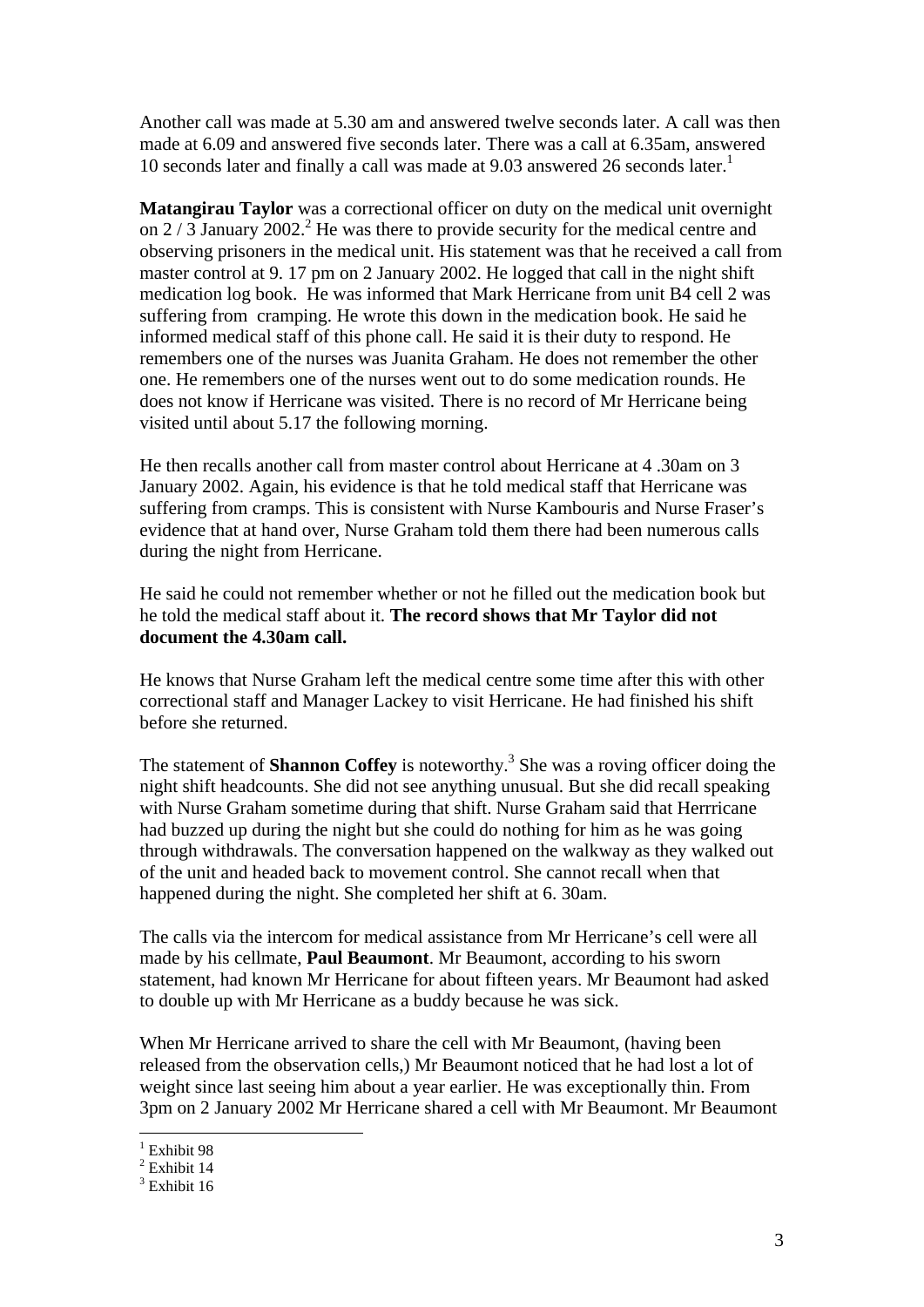observed Mr Herricane to be constantly vomiting. Mr Beaumont and another prisoner helped him into the cell at lockdown. Mr Beaumont's statement details trying to get Mr Herricane to hold down fluids, but that Mr Herricane continually vomited and he was in cramping pain. He needed assistance to shower.

Mr Beaumont used the intercom during the night to request medical assistance for Mr Herricane. I accept the number of calls made by Mr Beaumont is as documented by the prison record of intercom calls, namely;

#### **9.21pm, 4.31am, 5.04am, 5.30am, 6.09am, 6.35am.**

I accept his evidence that no-one responded to those calls by visiting the cell until shortly before 5.30 in the morning. He recalls a nurse, (Juanita Graham) attended with other officers but she merely looked through the window and left. He was not clear about conversation and I find he did not really hear it, although I also find that any conversation between Mr Herricane and Nurse Graham was extremely brief and cursory.

Mr Beaumont was helping Mr Herricane at the time. He says he was still vomiting. The evidence of Mr Herricane's position on the floor next to the toilet would support this. Mr Beaumont's statement is that an officer asked the nurse if she wanted the door open but no-one came into the cell and no assistance was given. He assumed that when she left she was going to get the key to access the cell but this did not happen. He was persistent for his friend and made another three calls. He was told the nurse had gone home.

I find that Mr Beaumont was probably asleep during periods during the night. He cannot recall the head count visits of officers, although of course these visits are brief visual inspections only. It is to be pointed out that whatever the informal role as "buddy" that Mr Beaumont was cast in, he bears no responsibility for Mr Herricane's welfare and I do not accept any criticism of his role at all. He was incarcerated and did the best he could to get help for Mr Herricane. The response by other people failed Mr Herricane, not Mr Beaumont.

Detective **McCartney's** investigation indicates there were other occasions during the night that the unit was visited for the purposes of head counts- which is simply a visual check into each cell. These occurred at;

22.48pm, (after the first call for assistance);

12.26am;

1.59am ;

3.47am..

The unit book records the supervisor and correctional officer and nurse attending at 5.17am. I remark that there were clearly opportunities for Mr Herricane to have been checked upon throughout the night after the first call was made. Head counts involve more than one officer attending the unit. Arrangements could have been made for a nurse to liaise with those head count officers and attend to check the prisoner.

**Juanita Graham** was a registered nurse at the prison. She saw Mr Herricane when he came into prison on 28 December. She could not recall whether she measured his height and weight, or whether an enrolled nurse did this. The measurements were recorded at 195 cm and 69 kilograms. She confirmed he appeared extremely underweight and this was often the case with people who had been long term users of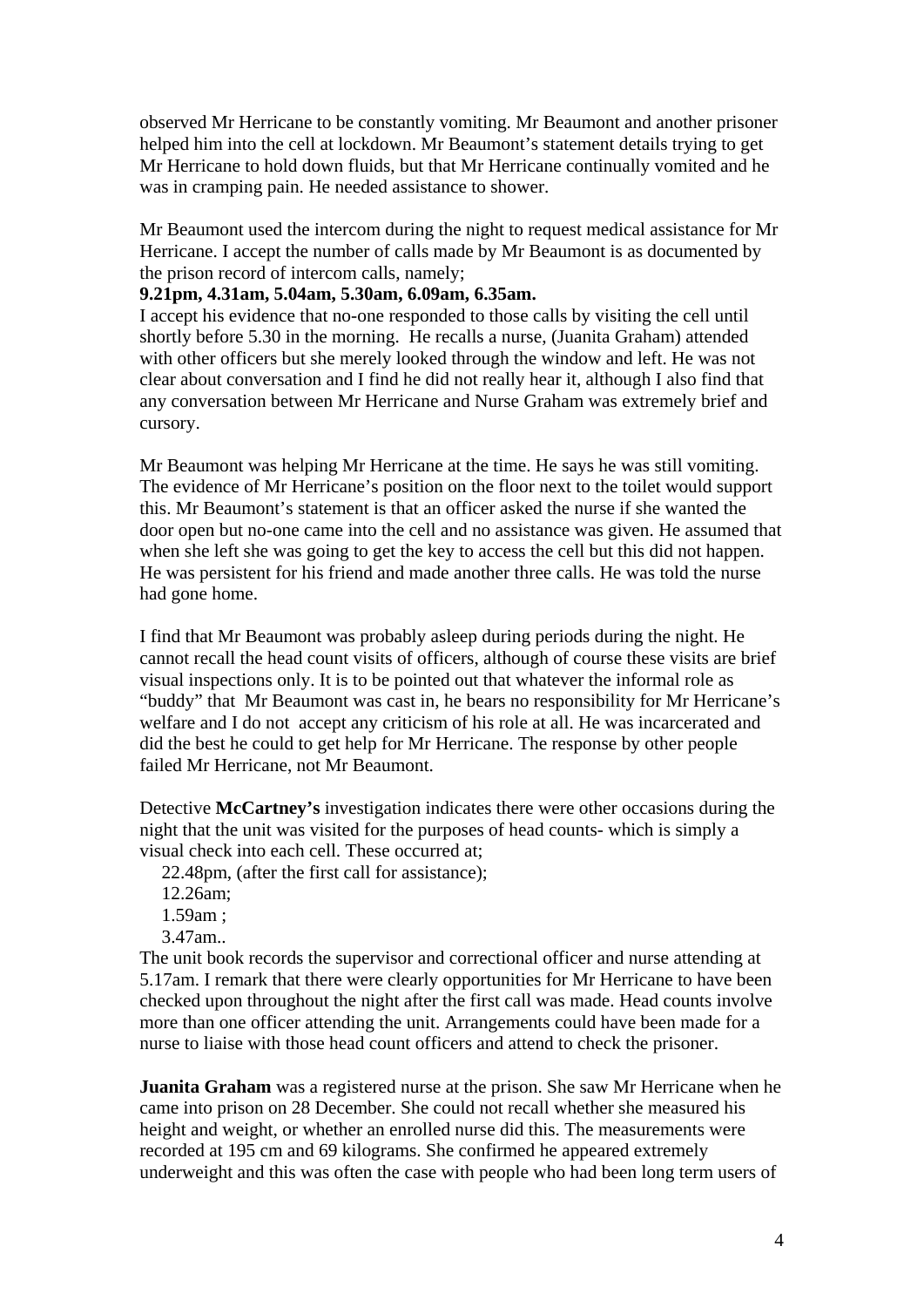drugs. Mr Herricane indicated to her he used heroin and cannabis daily. She commenced him on the standard regime of diazepam, clonidine, quinine, maxolan and ibuprofen.

She saw him on various occasions including the night of 1 January. He had spoken with an officer about cramps and the nurse had attended and provided Panadol.

She was the senior nurse on duty overnight on 2-3 January. Mr Herricane died on 3 January by 9.15am. Nurse Graham saw him at about 5.17am on the morning he died, shortly before she finished her shift at 6.00am. This was after a phone call from Mr Lackey, the prison manager during that overnight shift prompted the visit. She had been on duty overnight, from 6.00pm to 6.00am.

Her evidence was that she could not recall any other information about Mr Herricane being brought to her attention during the night. She was referred to the log of calls, in the medication book and an entry at  $9.17 \text{ pm}$ .<sup>4</sup> The entry was deficient in that it did not record any detail. The practice was for nurses go with the officers doing the head counts to administer any pills required during the night. Nurse Graham explained that the process would be that an officer would inform the nurse that a prisoner had called up. The nurse does not periodically check the log book. She could not recall whether she had been told about Mr Herricane's request or not.

Nurse Graham's evidence was that; "Usually the officer on duty in the medical centre will let the nurse know that an inmate has called up for attention. We do not periodically go and check on this log book ourselves."

*The procedure needs to be spelled out exactly whose responsibility it is to properly document the receipt of information to the medical unit, and whose responsibility it is to convey that information and respond to it. Again this should be documented.* 

Nor was there any documentation of the calls into either the medical record of Mr Herricane or into the medication book. The only entry in that in that book for Mr Herricane was at 21.12 listed for "cramps." None of the seven night shift entries are signed off. Ticks would suggest that two prisoners received milanta and largactil at 20.07 and 20.29. There is simply a dash in the time column to indicate when Mr Herricane was visited after the call entered at 21.17. The weight of evidence is that he wasn't visited until 5.17 am the following morning, and then only to the outside of the cell. Nurse Graham acknowledged that a tick in the medication log must mean she had seen the prisoner. But there was no detail of what response was made. Next to Herricane's name was a dash- her evidence was she could not recall what that meant.

Nurse Graham could not recall attending Mr Herricane during the night. She did not recall any earlier request on that shift. Nurse Graham's responded; "I don't recall" when she was asked whether or not she had been told that Herricane's cellmate requested assistance for Mr Herricane. This is contrary to evidence of Nurse Kambouris and Nurse Fraser, Theor evidence was that Graham had told them at handover that Herricane had called numerous times during the night. This was suggested to Ms Graham but she stated it did not assist her memory. She did not recall the nature of information she gave in hand over. There was no written record of the

 4 exhibit 97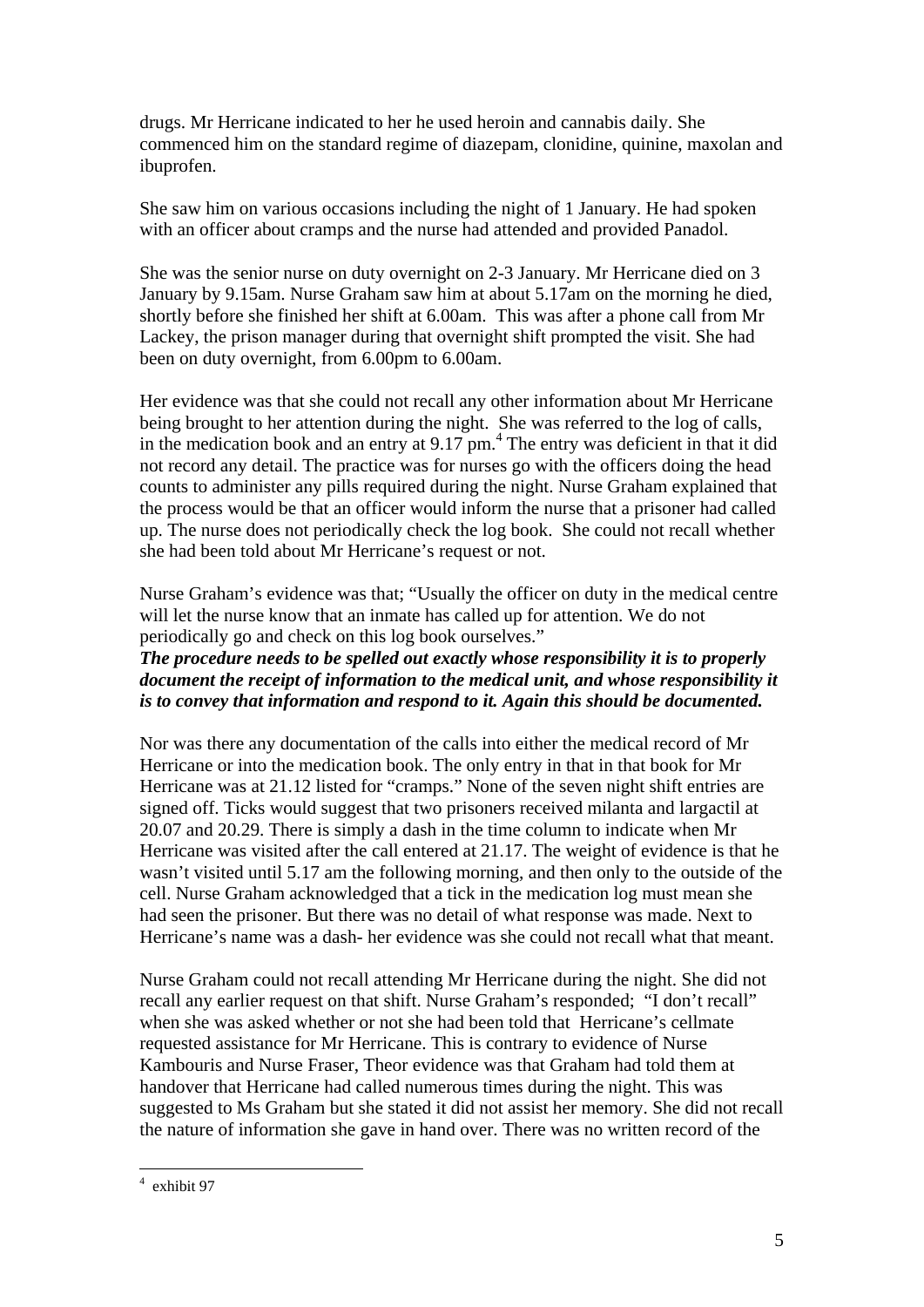handover or of notes in the medical record referring to Mr Herricane during that night made by Nurse Graham. There is no written record of the handover as the process seemed to be loose sheets of paper that were not retained.

She went down with Mr Lackey and other officers to the cell. She went to cell and looked into it. Mr Gardiner then claimed privilege for her. As it appeared possible that nurse Graham might expose herself to disciplinary action from the nurse registration board in answering further questions, she was excused from giving further evidence which might tend to incriminate her. There remains the evidence of her statement and other witnesses concerning her actions.

I am not concerned about discrepancies between accounts of what was said or what was seen when Nurse Graham came to the cell door around 5.00am. The significant event is that her inspection of the prisoner was cursory and from a distance and with apparent prejudgement of what the problem was. To put this in a fair context, she was relying on her previous recent experience of Mr Herricane's condition, namely he was experiencing symptoms due to withdrawal from opiates. She made the assumption that there was nothing else impacting on Mr Herricane' s welfare and left the prison in the expectation that he would be seen and given pain killer medication by the nurse on the pill round early in the day shift.

**Officer Kim** was in master control at about 5.00am on 3 January 2002 and remembers a call coming in to master control officer Ray Mackey from the intercom. Herricane's cell mate, Beaumont, reported that Herricane was sick and throwing up. The manager Mr Lackey was advised.

The Correctional Manager on duty at the time was **Mr Lackey.** He gave evidence. He was contacted for the first time and became aware of Mr Herricane when the master control officer, **Mr McCay** called him directly at about 5 10am. He indicated there had been calls through the night from Herricane's cell mate for medical assistance He explained ,

 "if there's an unusual occurrence or if there was a requirement generally to open the cell door, its preferable if the correctional manager is present."

Australian Correctional Management required that there be three staff members on the floor and one in the officer's station (to open a cell.)

Mr Lackey tried to look into the cell before entering the unit but could only see the other prisoner. One officer went into the officer's station and Lackey and the nurse proceeded to the cell. He looked in and saw Mr Herricane on the floor with an arm supporting him onto the toilet. This was consistent with Mr Beaumont's account. The nurse then moved forward to look through the window. He recalled there being a short conversation between the nurse and someone in the cell. He then asked her whether she wanted the cell door open and Nurse Graham responded in the negative, indicating she had dealt with Mr Herricane before and that he was on drug withdrawal.

Lackey could not say who Nurse Graham spoke to or who responded. He acknowledged that although he deferred to the nurse as a medical specialist he was the one with authority to open the cell. He relied on Nurse Graham who said;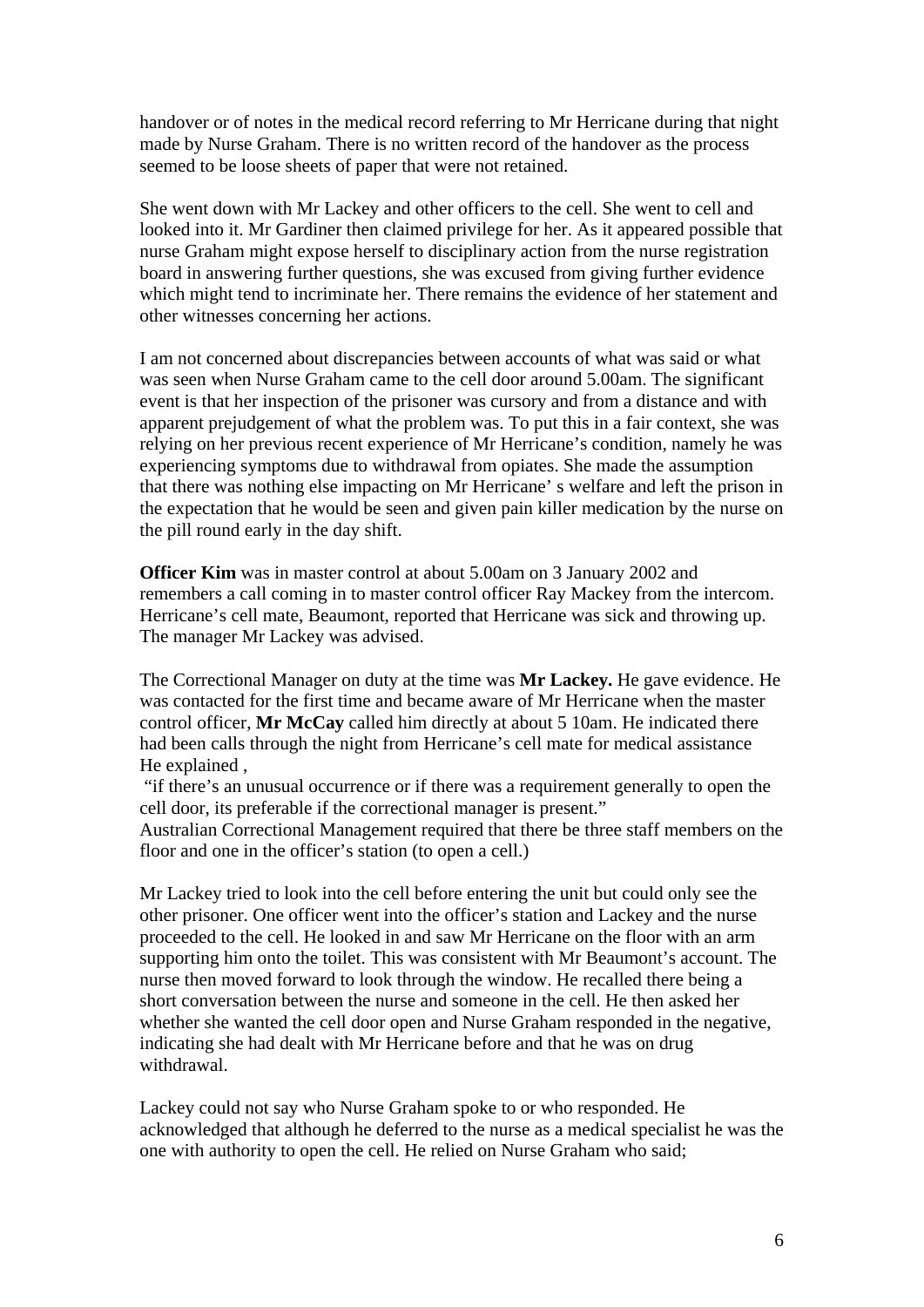" No, I can see him from here. We've dealt with him before. He's on a drug withdrawal program. He's had all the drugs we can give him. He's just going through the withdrawals."

Another record book he kept documents that he was told that Beaumont had reported Herricane as having "collapsed."5

He could **not** confirm whether procedures now required a nurse to attend and physically examine a prisoner who called for medical assistance during the night.

Exhibit 97 was the record book in which a corrections officer in the medical centre recorded calls from master controller. The time, cell number, prisoner's name and description of the problem are all to be recorded.

Mr Lackey could not state what record systems were in place at the time to record calls. He had not, for example, seen the record book in the medical centre recording calls from master control.  $\delta$   $\cdot$  *I comment that the person with overall management control during the night shift must be required to be familiar with all of the systems and record keeping in place if he is to be effective in maintaining the safety of prisoners and all other personnel.* 

*I also remark that inspection of the medical record showed it to be deficient in details including names, times and details of the problem and the response, if any. The record also did not seem to require any notation for why an action, or no action, was taken.* 

Mr Lackey says that the cell mate Beaumont was quite vocal about trying to convince someone that Mr Herricane was indeed in need of some medical assistance.

Mr Beaumont buzzed again (as recorded in prison records at 4.31am, 5.30am, 6.09am and 6.35am.) The cell was unlocked at about quarter past seven and Mr Beaumont says that that an officer showed some interest in Mr Herricane's condition.[Ngati and Capmbell] He said he had tried to get someone down but was told they would be around when medication was handed out. This version is as stated by Officer Ngati who says he rang the medical unit and spoke with Nurse Kambouris at 6.50am saying that Mr Herricane was "not looking too well."

His statement is that Nurse Kambouris' response was that he would have to wait for the pill round. (This I note was the response after a documented number of calls requesting assistance, commencing at 9.17 the previous evening, with four calls between 4.30 am and 6.09am.)

Officer Ngati's offsider, Officer Campbell saw Herricane in his cell that morning. He recalls that he was slurred in his speech, he was without energy, and was requesting to see the doctor. He was breathless. Officer Campbell thought he was dehydrated. Campbell relayed the request to Ngati who rang the medical unit.

 $\frac{1}{5}$  exhibit 68

<sup>6</sup> exhibit 97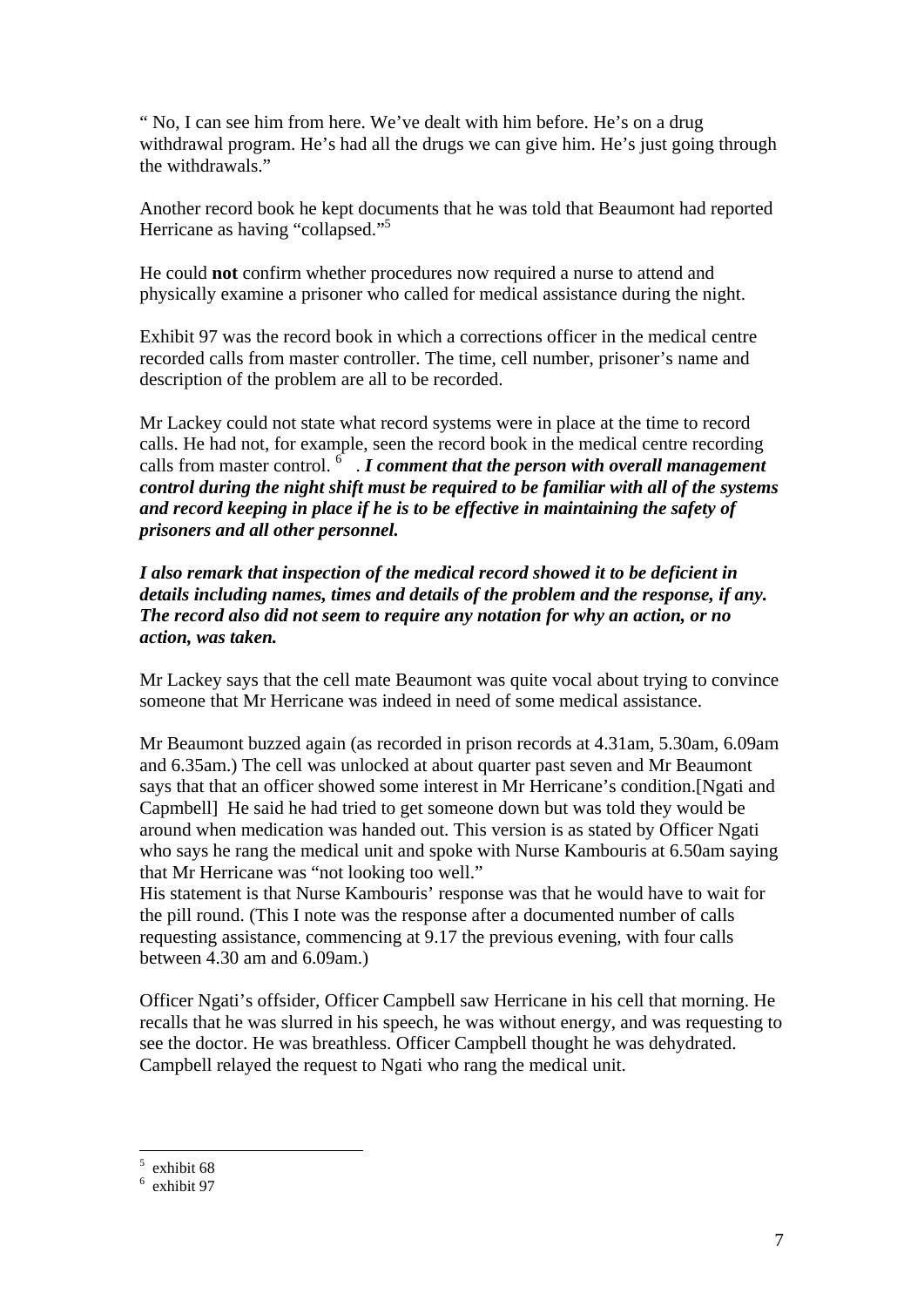Attempts by prisoners that morning to feed Mr Herricane weet bix were futile and Mr Beaumont reports that Mr Herricane said he needed a drip as he couldn't handle the pain.

**Nurse Merryl Fraser** gave evidence. I accept her evidence without reservation. She attended the cell at 8.40am with the morning medication. She recalled a written handover from Nurse Graham that stated Mr Herricane had buzzed several time during the night requesting several things. She recalled nurse Graham's oral handover was in the same terms. Nurse Fraser's statement was made on 3 January when she says her memory was fresh regarding the events. When pressed regarding what "several times "meant, she explained it could have been three or four times, or it could have been twice.

She thought Mr Herricane looked unwell and possibly dehydrated with sunken eyes and pale appearance. Mr Herricane told Nurse Fraser that he felt terrible. He sat up and took the crushed valium and brufen tablets with some water. He dribbled a bit but was sitting up. It was the first time she had ever seen Mr Herricane so she had no comparison available regarding any previous condition, however she thought he was unwell enough to require to see the doctor, within half an hour. She did not examine him regarding his vital signs- she was there to dispense pills, but made arrangements for him to be transferred to the medical unit because she thought he needed to be seen. She told the unit officer that she would call the medical unit and send Mr Herricane for review. She told the senior nurse in the medical unit, Nurse Kambouris that he was dehydrated.

At 8.45am, according to her statement, she told Officer Campbell to go to the medical centre and get a wheelchair. She continued on her medication round and recalls hearing a "CERT 1, medical emergency being called in over the radio. This was not until about ten past nine.

There was also a statement from **Elizabeth Mawson**, classification specialist with Australasian Correctional Management. She happened to be approaching the unit to visit it when Officer Campbell went to get a wheel chair for Herricane. This was at 8. 45 am 3 January. Herricane was one of the prisoners to be seen on Mawson's list, but inside the unit, Officer Ngati said he was withdrawing, was dehydrated and not able to communicate. Mawson observed a male prisoner seated in a wheel chair with someone standing behind supporting his head. There was no sense of urgency in the situation that was apparent to Mawson.

A conversation with Ngati then occurred. He said he was waiting on a call from the medical unit for a stretcher for ease of transport. He seemed concerned and agitated to Mawson that it was taking so long. Mawson says they were in the unit half an hour.

She estimated the CERT call twenty minutes after Ngati's call to medical for a stretcher.

**Mr Beaumont** was still in the unit while Mr Herricane remained in his cell. He says that finally a wheel chair was brought. Officer Ngati's statement is that officer Campbell returned with the wheel chair at 8.55 am and prisoners helped dress Mr Herricane, and according to Mr Beaumont tried to put him into the wheel chair. Mr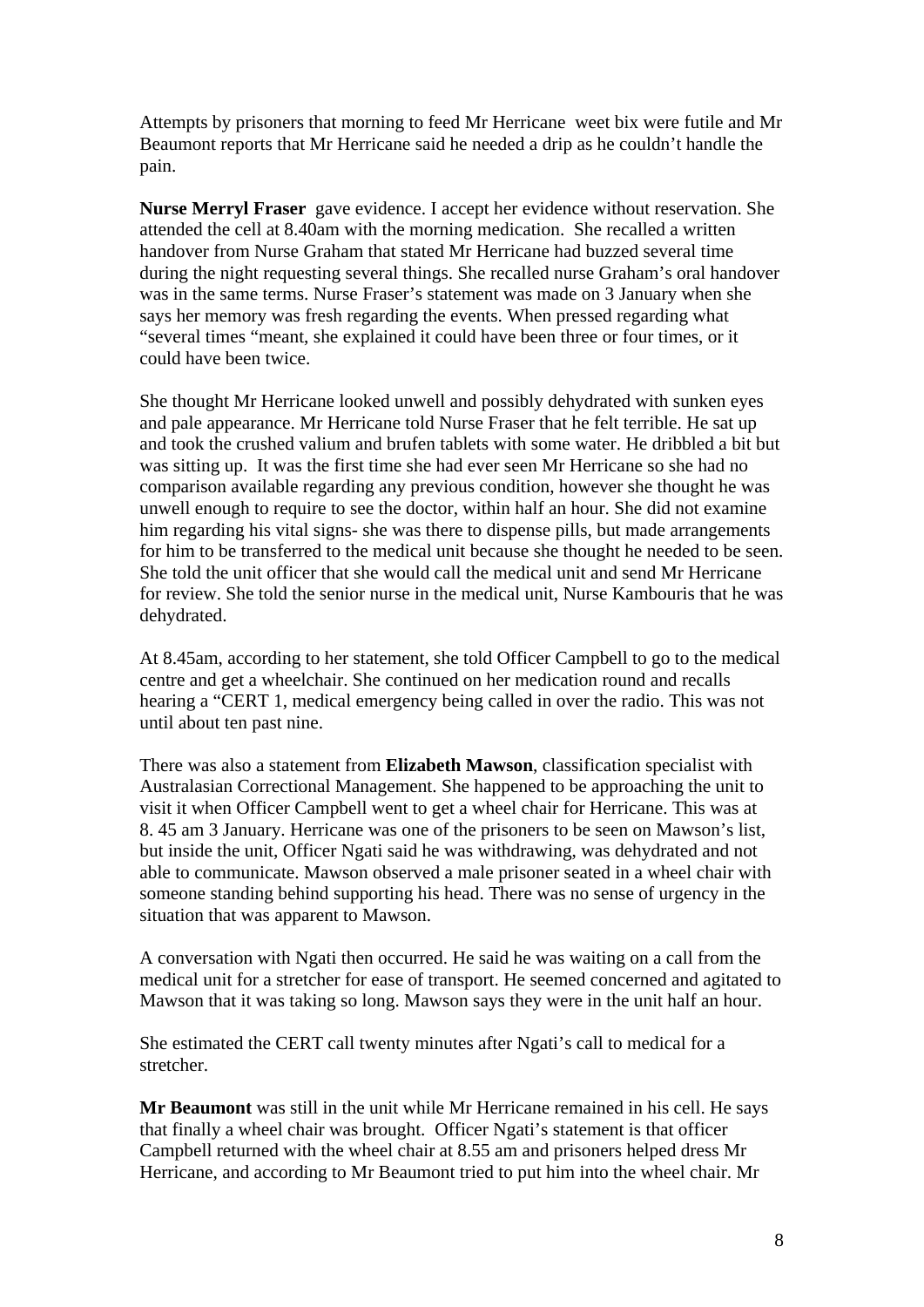Beaumont said Mr Herricane was stiff and not breathing properly. They could not get him into the chair. (This is consistent with the account that someone was standing behind holding his head in position to hold him in the wheelchair, as observed by Elizabeth Mawson.

Officer Ngati says he was still relying on Nurse Fraser's assessment at that time (that he needed to see the doctor but that it was not an emergency situation.) Under cross examination he said Herricane looked sick but he did not recognise a medical emergency.

Nurse Fraser was the first medical officer to respond to the medical emergency call and returned to the unit to observe Mr Herricane in the wheelchair, but being supported by officers and inmates. Her evidence is that he did not appear to be breathing. Despite some confusion in the evidence I infer that by the time Nurse Fraser arrived back at the unit, the medical emergency had been called, and her arrival was just ahead of the trolley and other medical staff. It was at 9.03 am when Officer Ngati says he rang medical and said the Herricane had seized up. He asked nurse Bilrough whether he should call a medical emergency. He says that nurse said she would refer the question to Nurse Kambouris. Ngati responded that if he didn't get a reply within a minute he would call the CERT 1. According to her statement nurse Bilrough didn't register that there was any urgency but called back promptly confirming a trolley would be sent down.

Although it appears from the evidence that Officer Ngati was criticised for apparently "threatening" to call a medical emergency, I disagree with this criticism. The evidence shows a series of events over time when repeated requests for medical assistance have gone unanswered or been delayed or postponed. Officer Ngati contacted the medical unit and asked for advice. He was concerned for he prisoner's welfare and when he did not receive a prompt response to his query, he threatened to call an emergency to elicit a response. Although it is appreciated that a medical emergency procedure should not be undermined by too ready a recourse to it, hindsight has shown that indeed Mr Herricane was in urgent need of assistance.

Nurse Bilrough states that prior to the trolley leaving the medical unit the emergency equipment was removed. The explanation that was provided was that it was thought it was "transport only" that was required. (I note that this decision seems incomprehensible given Officer Ngati saying he wanted a trolley immediately and if he didn't get a response within a minute he would call a medical emergency.) Without the trolley's emergency equipment there was no equipment to suction and then commence resuscitation. Given Dr Todd's, Mr McGrane and Dr Naylor's subsequent evidence, this delay probably made little difference to the outcome. However, the emergency equipment should not have been removed from the trolley.

**Nurse Kambouris** had started his shift at 6 .00 am. He was the senior nurse on the day shift. It was his first day back after holidays. Nurse Kambouris' statement records his recollection of the handover from Nurse Graham. He said that he arrived at about 5.45am. Nurse Graham mentioned to him that inmate Herricane had called numerous times during the night in relation to not feeling well. Nurse Fraser's evidence was consistent with Nurse Kambouris' recollection. I find that Nurse Graham did inform the two day shift nurses that calls had been made for Mr Herricane during the night.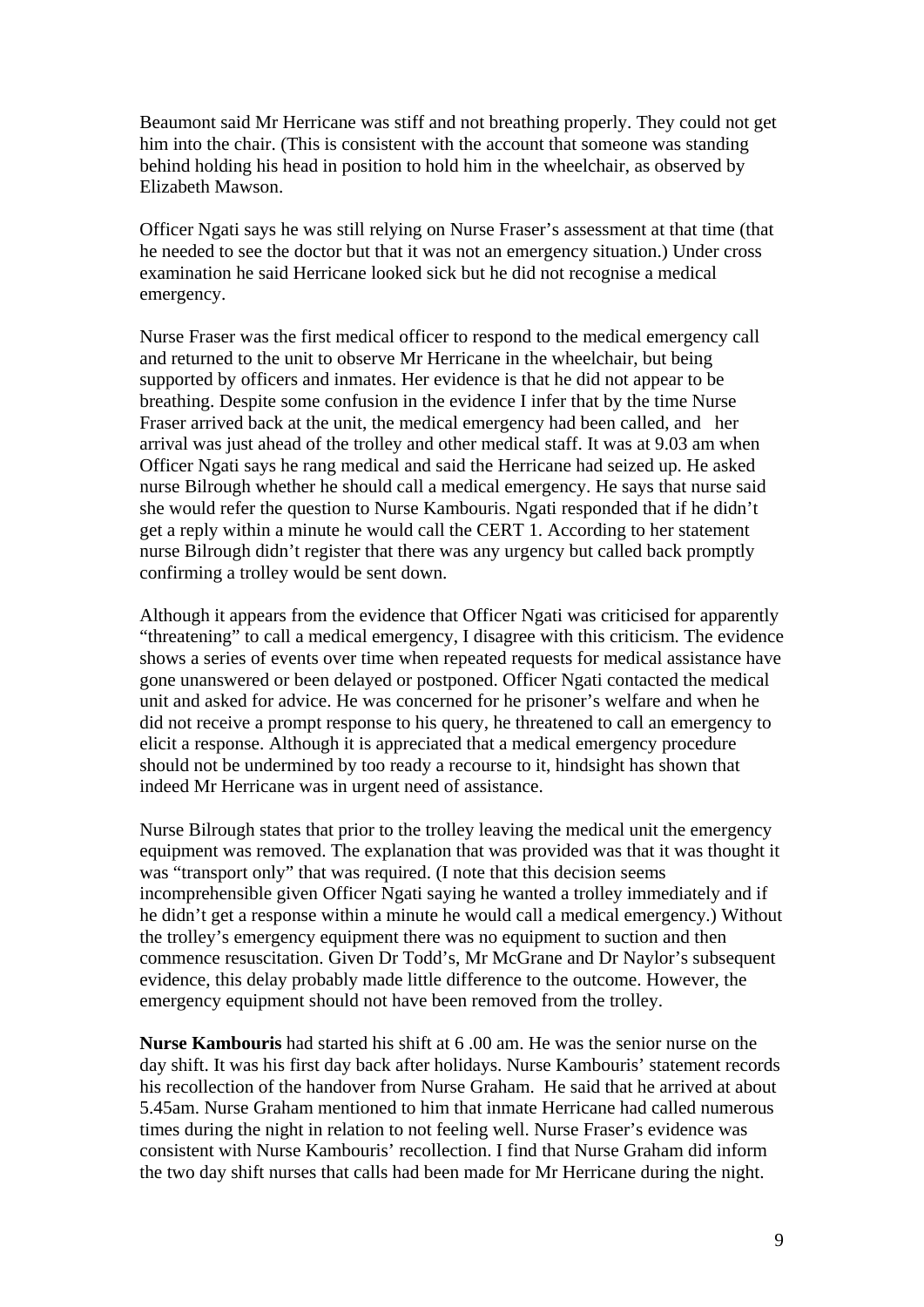Nurse Graham's response was that she did not recall this, and it did not help to prompt her memory. Nor could she remember the nature of information she gave to Nurse Kambouris in the hand over concerning Mr Herricane. There was no record in the notes concerning Nurse Graham's visit to his cell shortly before the end of her shift.

# *This is unsatisfactory. I recommend a review of compliance with the requirement to adequately document any attendance upon a prisoner in response to a request for medical assistance.*

Nurse Kambouris clearly did not understand there was any sense of urgency about Herricane's condition. I remark that this is not surprising given that no medical staff had physically attended upon Herricane apart from the one attendance to the outside of the cell by Nurse Graham at about 5.17am. Nurse Kambouris' evidence also revealed that he did not know that Herricane was on withdrawal from drugs, (implying that he was not told this by Nurse Graham, or failed to note it.) That information was available in the prisoner's record.

The hand over was unsatisfactory on the part of both nurses. Nor was Nurse Kambouris' response to Officer Ngati satisfactory when that officer reported concern for the prisoner. Nurse Kambouris had several opportunities to suspect that there was something wrong with Mr Herricane. He failed to make adequate inquiry, to assess or determine what the situation was. There was information the medical centre from the hand over nurse, then correctional Officer Ngati at 6.50 am , the pill nurse Merryl Fraser at 8.40am , then Nurse Bilbrough at 9.00am requesting the trolley instead of the wheel chair. The accumulation of this information should have alerted Nurse Kambouris. He should not have been "shocked" as he indicated when he saw the condition of Mr Herricane.

The Oxyviva was removed from the trolley which was used to transport Mr Herricane. An assumption was made that it was a transport request only. The equipment is strapped onto the trolley ready for an emergency. The equipment was an oxyviva with a cylinder of oxygen, a defibrillator, hand held oxyviva and the trauma kit. If a patient has to go onto the trolley, then someone needs to carry the equipment. Detective McCartney's evidence concerning the emergency equipment was that it was in a carry case and can be easily removed. I cannot see any explanation of why it was removed from the trolley, other than it was easier to handle the trolley. The erroneous presumption was that the trolley was only to assist in transport.

When Senior Nurse Kambouris arrived outside Mr Herricane's cell his instant reaction was shock. He saw that Herricane was withdrawn and white. He was limp with his head over to one side, with legs straight out. He was unconscious, and not breathing. There were no signs of life. There was no pulse.

Mr Herricane was put into the recovery position. Corey Blair was sent back immediately to the medical centre to get it ready for resuscitation. This was in the absence of the emergency equipment to suction and resuscitate. There was some evidence that it only thirty seconds to get Mr Herricane back to the medical centre, but I doubt this, given Beaumont's evidence that it appeared they left the cell area in a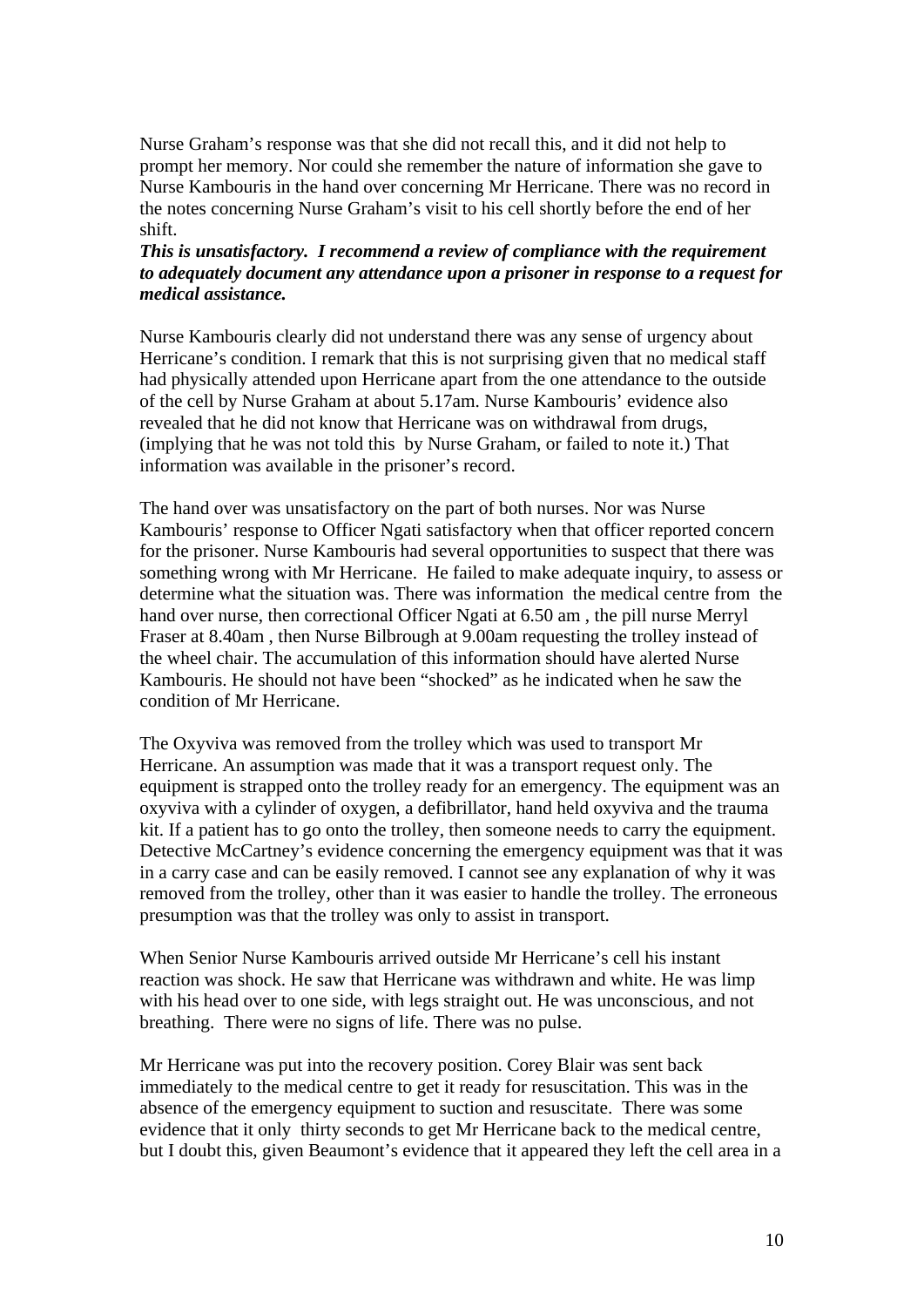controlled manner before then proceeding rapidly back to the medical centre. There was no attempt to provide resuscitation at the cells.

Despite the history of numerous calls given by Nurse Graham to Nurse Kambouris, Nurse Kambouris has not responded in any real way when Correctional Officer Ngati has called in to also report that Herricane is not looking too well. This was at about 6.50am according to Ngati, or 7.20 according to Kambouris. Again I prefer the evidence of Ngati as the response from the nursing unit was so casual that I am disinclined to rely on the estimate of time.

Nurse Kambouris recalls the pill nurse, Nurse Fraser calling him at about 8 40am indicating Herricane needed to be conveyed to the medical centre to see the doctor as he was unwell. When another contact was made by Nurse Bilrough to Nurse Kambouris at about 9.00am, Kambouris indicates he still did not think there was any urgency, even though this was a request for a trolley because Herricane had "seized up". He presumed lack of co-operation of the part of the prisoner.

He decided to go with the trolley (and he makes no mention or explanation of why emergency equipment was taken off the trolley.) On the way he heard the medical emergency call, and then they commenced to walk briskly. On arrival at the unit he instantly recognised it was indeed a medical emergency with an apparently lifeless Herricane being supported in a wheelchair.

I prefer the evidence of Ngati as to the progress of the trolley than other evidence. He refers obviously to being anxious waiting for it and checking the progress of the trolley via movement control. The response was they were just dawdling down the path. Ngati responded saying, "We're calling a CERT, the prisoner is turning blue."

Ngati told the other officer, Campbell to call in the CERT 1 because by this stage Herricane was clearly only breathing intermittently. Campbell called in the CERT at 9. 11 am (while the trolley was underway to wards the unit.) He says this was because Herricane had taken a large breath, and then stopped.

Ngati seems to suggest that Nurse Fraser arrived with other medical staff at 9 .12am, whereas she suggests she was the first medical person to arrive. I find that the trolley arrived very shortly after the emergency call, and shortly after the arrival of Nurse Fraser. No emergency treatment was given at the unit; he was transported away to the medical centre. There was finally the realisation that there was an emergency and by this time it was appropriate to evacuate him urgently to the medical unit for treatment if possible. Nurse Fraser's evidence indicates there were no signs of life from Herricane by this time. No resuscitation attempt was made in the cell unit and it seems that staff was anxious to leave in an orderly fashion rather than precipitate a panic in the open area of the unit with other prisoners present. Mr Beaumont recalls them leaving the unit and then appearing to run.

Later, Nurse Fraser returned to the medical unit where they were then still attempting resuscitation. The ambulance also arrived. Dr Todd then pronounced life extinct.

**Dr Bryon Todd** has practised medicine for over forty five years. He was the doctor who last saw Mr Herricane before his death. He gave evidence that he had treated Mr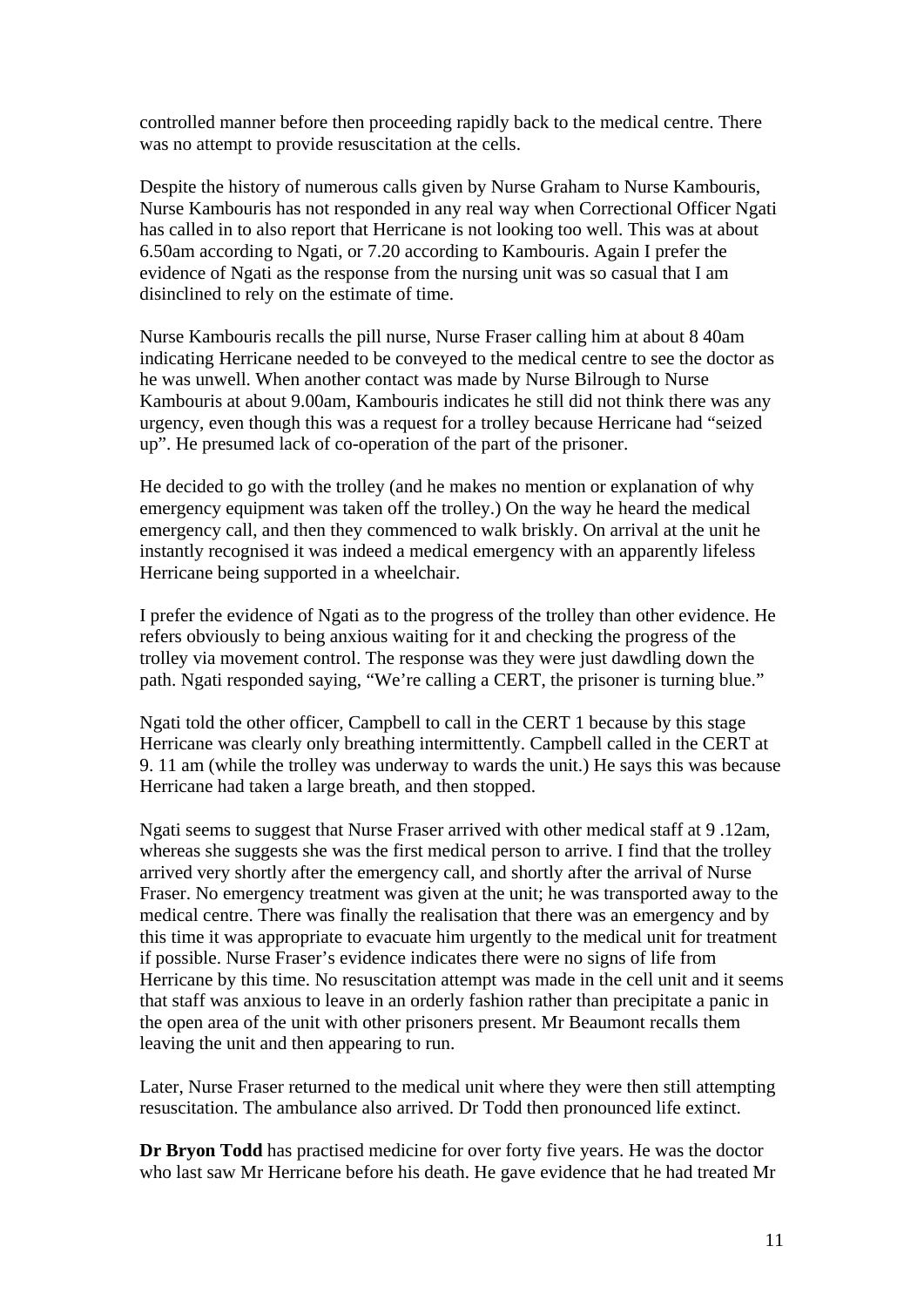Herricane in prison over a number of years. He knew him to be a heavy use of opiates, usually heroin. On this admission to prison Mr Herricane had been seen by another doctor and been initiated onto the detoxification program by nursing staff. He was seen once only by Dr Todd after he had been in prison some seven days. Dr Todd only saw him on the one occasion on 2 January 2002, prior to his death the following day. Through Dr Todd's evidence it became apparent that Mr Herricane was receiving methadone from the Biala clinic prior to imprisonment but also still using 2 grams of heroin a day.

The record showed that the standard two week detoxification program which was applied to Mr Herricane included;

(1)Diazepam (valium) which was given to reduce anxiety, reduce muscle spasm and assist with sleep.

(2) Maxolan was used as an anti nausea agent.

(3) Lomotil was prescribed to inhibit bowel spasm.

 (4) Quinine and clonidine to reduce muscle spasm. There was also a blocking effect to any residual opiate uptake which would be metabolised through the body.

 (5) Ibuprofen ( brufen), an anti inflammatory to reduce back and leg pain The withdrawal regime was the Qld state authorised method in use at the time.

Mr Herricane had been treated in 1996 with a similar drug withdrawal regime. Dr Todd's view was that any cramping during the detoxification regime would be due to the opiates rather then the treatment. Initially on that earlier admission Mr Herricane had not volunteered any information and had tried to withdraw without other assistance. But, Dr Todd then implemented the withdrawal regime to assist him to deal with the symptoms. He had been on a methadone program in the community, but this was not available in prison.

When giving evidence, Dr Todd reviewed his medical contacts during the time he was in prison. He could not identify any problem until 1 January when Mr Herricane collapsed in the laundry. Mr Herricane was seen by a nurse after this and it was documented that he was given maxolan. Mr Herricane reported dry retching all day, had cramps and was unwell. He spent that night in the medical centre. During that night he was complaining of pain and was given pandaol.

The next morning, 2 January, he told Nurse Bilborough he was feeling better regarding the symptoms experienced due to withdrawal. That morning Dr Todd saw him and Mr Herricane requested to return to the unit. He presented with a history of vomiting but when he saw Dr Todd he was asymptomatic. He was pleading to return to the unit and not to remain in the observation area. Dr Todd could not see any reason to hold him in observation and agreed. (I note the decision to place him in the observation unit was due to a previous record of being on suicide watch and not due to a medical condition at the time.) Mr Herricane had been dizzy the day before. Dr Todd considered that the clonidine could have caused this and so he ceased the order for clonidine, checked his blood pressure and recommended he return to the unit. Dr Todd refuted the need to have put Mr Herricane on a drip when he saw him on 2 January, saying he was taking fluids at the time and was no longer vomiting when seen by the doctor. He knew Mr Herricane from previous admissions. He felt there was effective communication between the two of them and there was no need to insist on him remaining under observation. The abdominal cramping was consistent with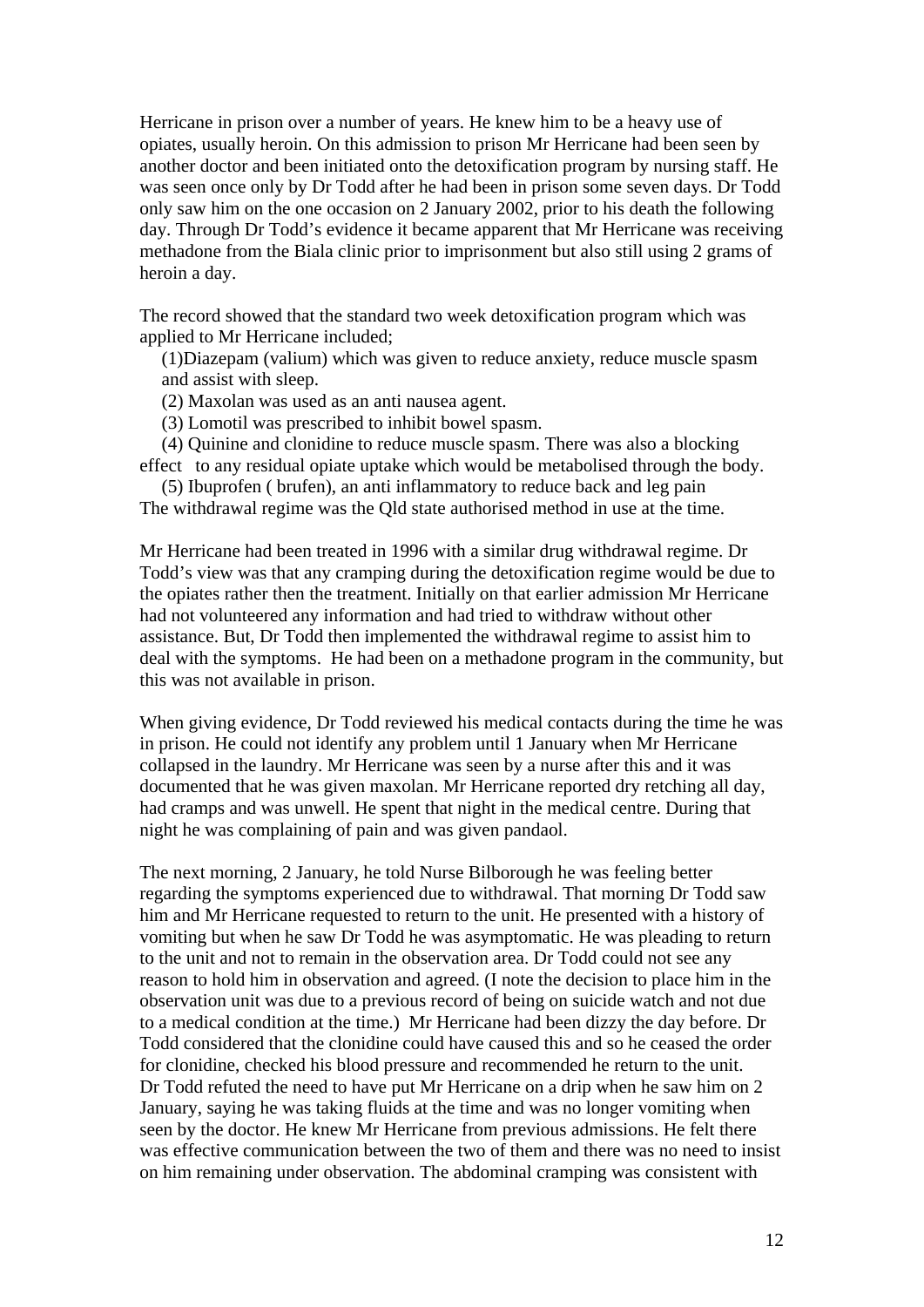withdrawal symptoms. Dr Todd explained that behaviour of not eating or drinking much initially, lying around and having low blood pressure were all associated with typical presenting behaviours of a person coming into prison and suffering withdrawal and anxiety.

Then on the morning of 3 January Dr Todd heard the emergency equipment being taken to retrieve a person back to the medical unit. He did not realise there was a medical emergency, just that the trolley was being used to assist to transport a person. Dr Todd was then told there was a person to be seen. Usually when a medical emergency is called, a siren sounds to alert medical and other staff. But this did not happen in Mr Herricane's case. It should have. Dr Todd recalls Nurse Corey Blair returning to the unit to get the resuscitation equipment but nothing being communicated about a medical emergency. The equipment had been removed as the trolley was thought to be needed only for transport purposes initially rather then due to an emergency. Usually when the siren sounds, Dr Todd goes out into the unit and checks with the officers. The officers are in radio contact with the other officers and will alert the doctor to what sort of situation is unfolding.

At 9. 20am Nurse Kambouris asked Dr Todd to help and he discovered that resuscitation was being attempted on Mr Herricane. Dr Todd examined Mr Herricane and could not discover any signs of life. Narcan was administered at the medical centre as a straight antagonist to opiates. This was a precautionary measure when he was presented comatose in case he had somehow accessed opiates and was in an overdose situation.

 Dr Todd thought he had probably been dead for twenty minutes, due to the degree of post mortem lividity. The team was still attempting to resuscitate him and continued until the arrival of the ambulance. This is standard procedure. Dr Todd's professional opinion was that given what he observed at 9. 15 am, he would have expected there would be sign of the patient being very unwell at five am that morning, and at 8.40 am when seen by the pill round nurse.

Dr Todd was unaware of the calls placed via the intercom by Mr Herricane's cell mate, Mr Beaumont. Those calls were at about 9.21 on the previous evening, then at 4.31am that morning followed by four calls between 5.04am until 6.354am.)

The message from the cellmate was that Mr Herricane was vomiting, cramping and at one stage had passed out. Dr Todd expected that the nurse would attend in response to this information. But a nurse did not attend until about 5.17am. Dr Todd was surprised and disappointed that this was the level of response to the scenario described.

He was then informed that that the nurse simply made visual observation through the cell window. Dr Todd's response was that medicine was a **"touchy, touchy businessyou've got to actually see the patient, talk to them and observe their demeanour. It's a holistic thing, not peep through a door."** 

The description of Mr Herricane's inability to sit and bend into the wheel chair and needing his head supported indicated to Dr Todd that there was something seriously wrong. Dr Todd thought it to be an extraordinary set of circumstances, of a patient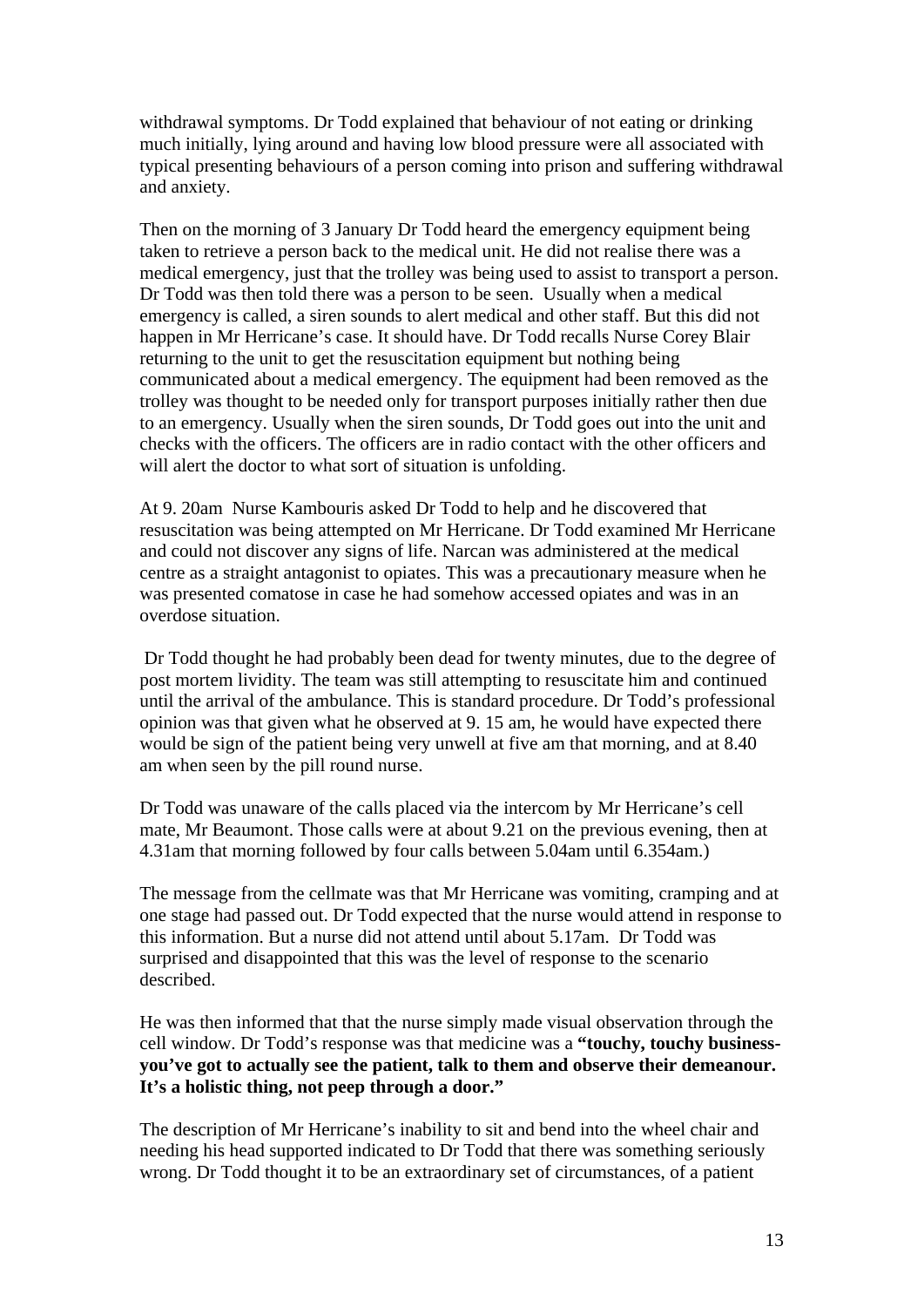swallowing tablets at 8 .40 am, and than losing consciousness and being dead at nine fifteen.

As Dr Todd remarked**, "Its always communication (that) can be improved."**  Dr Todd says if there is a medical emergency the most important thing is to get the patient back to the medical unit for treatment as soon as possible. The nurse's task is to stabilise and retrieve the patient. Dr Todd thought it would be best if the correctional staff had responsibility to contact the doctor at the medical unit and they could update the doctor via the nurse, who might be stabilising the patient.

Dr Todd's understanding was that if a cell mate called via intercom after hours that the call would go to the officers first. If it was assessed as genuine it would go to the medical unit. Dr Todd then stated the nurse would ascertain the degree of urgency and (usually) go down and see the patient.

Dr Todd was asked to comment on the distension of Mr Herricane's stomach before his death. The autopsy found that there was no physical blockage although there was no normal flow between the stomach and the small intestine. Dr Todd acknowledged that this could have caused significant pain. Although he knew of this occurring post surgery, he could not explain it in Mr Herricane's case.

There was a system of request for medical attention. The request form signed by the prisoner was picked up by the nurse on the medication delivery round. An informal triage system would then be implemented with the nurse indicating to the doctor at the medical centre if someone should be seen ahead of another person.

He discounted suggestions that Mr Herricane might still be suffering ill effects from a head injury which was apparent at the time of his arrest. He had been seen at the Gold Coast Hospital before coming into police custody.

Dr Todd could inform the court that nurses were now given a more extensive orientation and worked with a senior nurse for three days on arrival. They receive a procedure manual.

Dr Todd remarked that toxicology test indicating the presence of morphine could only be explained on the basis that he had accessed morphine, (heroin) in the prison. He explained that the half life of the drug meant that any of the drug consumed before arrest would heave been fully expelled from the body the time of his death.

Naltrexone was not available as a method of managing opiate dependent prisoners at the time of Mr Herricane's death. Dr Todd explained that there had been a period of about eighteen months when a Commonwealth funded trial of buprenorphine was available. He believed it was still available in the women's prison. Methadone was also not available in the Arthur Gorrie Remand centre. Dr Todd's view, on the basis of his experience, was that buprenorphine was the preferable treatment to naltrexone. Dr Todd explained that the buprenorphine discouraged the concomitant use of heroin because it made a person feel ill if they did so. But whilst receiving the clonidine the receptors in the brain would have been blocked, causing the drug to be returned to the body to be excreted. The euphoric effect would be blocked but the opiate could still impact on the body to reduce respiration.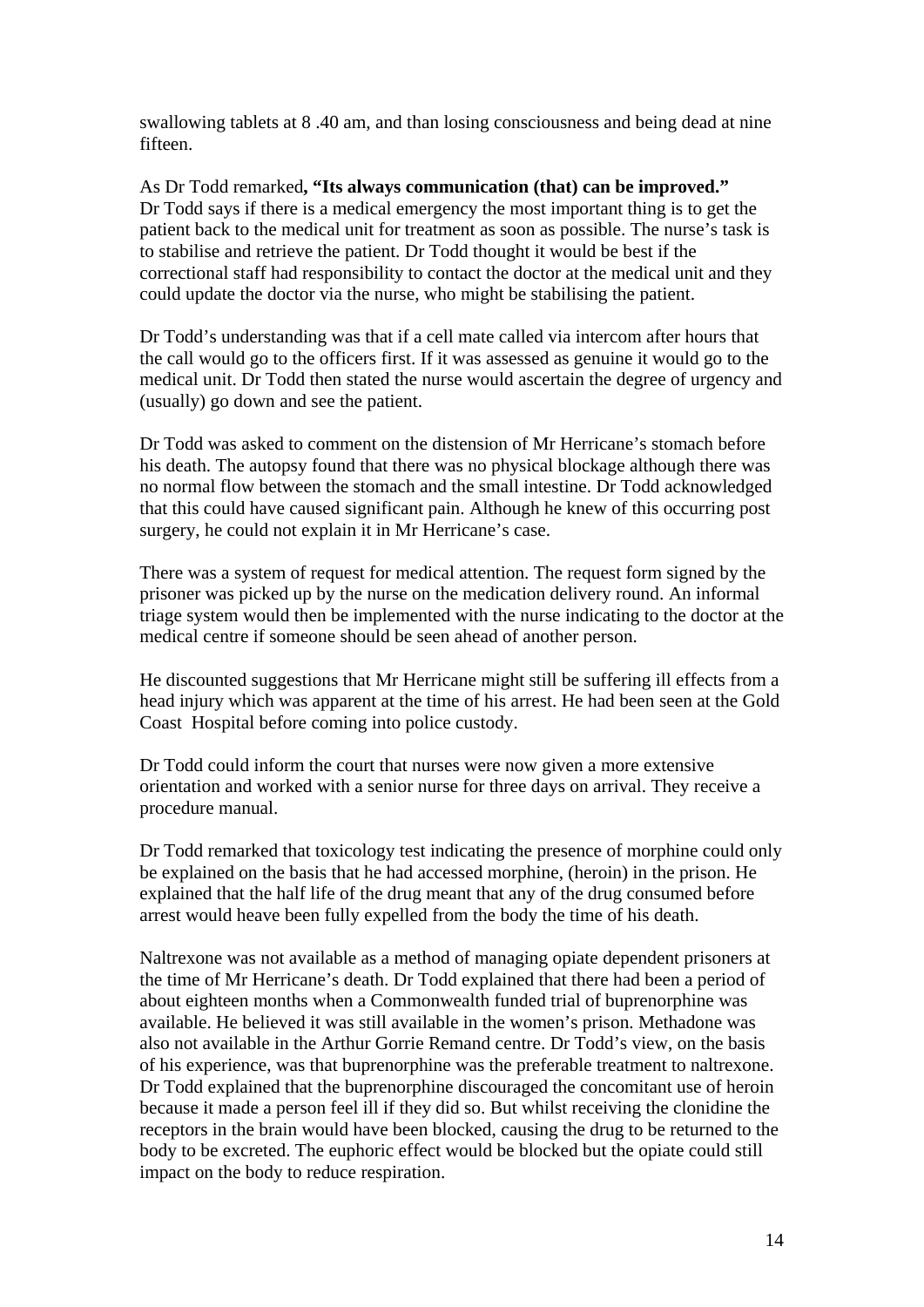**Mr McGran**e was a prisoner at the Arthur Gorrie Centre when Mr Herricane died. He also happened to be medically qualified. He had limited recall of events but agreed that his statement was true to the best of his recollection. Mr McGrane's evidence is that he saw Mr Herricane being carried into the wheelchair. He saw that his arms were flexed and his lower limbs fixed and extended. He said he was unable to sit in the wheelchair. Mr McGrane expressed the view that he was at the point of death with his eyes rolling back. This evidence is consistent with Dr Todd's comments when he first saw Mr Herricane when he was returned to the medical centre.

Mr McGrane w as asked for any comment on medical assistance that could have been improved. He did not think anything else could have been done. He said his view was that access to medical treatment in Arthur Gorrie was very good. He had been in Arthur Gorrie for a number of months on separate occasions.

**Mr Luke O'Reilly** gave evidence. He had known Mr Herricane over a fourteen year period. He had been involved for many years in the Boys Town organisation. He first knew him when Mr Herricane was a sixteen year old lad leaving Boystown, fit and well, although not heavily built.

Through the organisation he knew both Mr Herricane and another inmate, Mr Herricane's cellmate, Mr Beaumont. When Mr O'Reilly saw him in prison on Mr Herricane's final incarceration he described him as looking dreadful. He described him as looking like a skeleton. He knew him and was shocked at the deterioration in his appearance and his thinness. Mr O'Reilly expressed fait on thew authorities at Arthur Gorrie. He said he did not follow up because he did not realise at the time that Mr Herricane was seriously ill- he just thought that his physical condition had deteriorated sine he had last seen him.

Mr O'Reilly had access to speak to prisoners. His impression was that the staff were "wonderful." It was a Monday when Mr O'Reilly last saw Mr Herricane, and he died within days. He believed (from what other people told him) that Mr Herricane had been a very heavy user of heroin and that this had suppressed his appetite. He was this when he came into jail.- he was only there for less than week.

A new document related to monitoring prisoners during withdrawal was tendered, dated 15 January 2004. That document includes a daily record of solid and fluid intake to be recorded y the unit officer.  $\frac{7}{1}$ 

Mr Keim was to provide to the court the updated scheme for drug withdrawal now in use by his client in the Arthur Gorrie Correctional Centre. After Mr Herricane's death there was an eighteen month commonwealth government funded trial of another drug, buprenorphine, otherwise known as subutex.

.

<u>.</u>

<sup>7</sup> Exhibit 103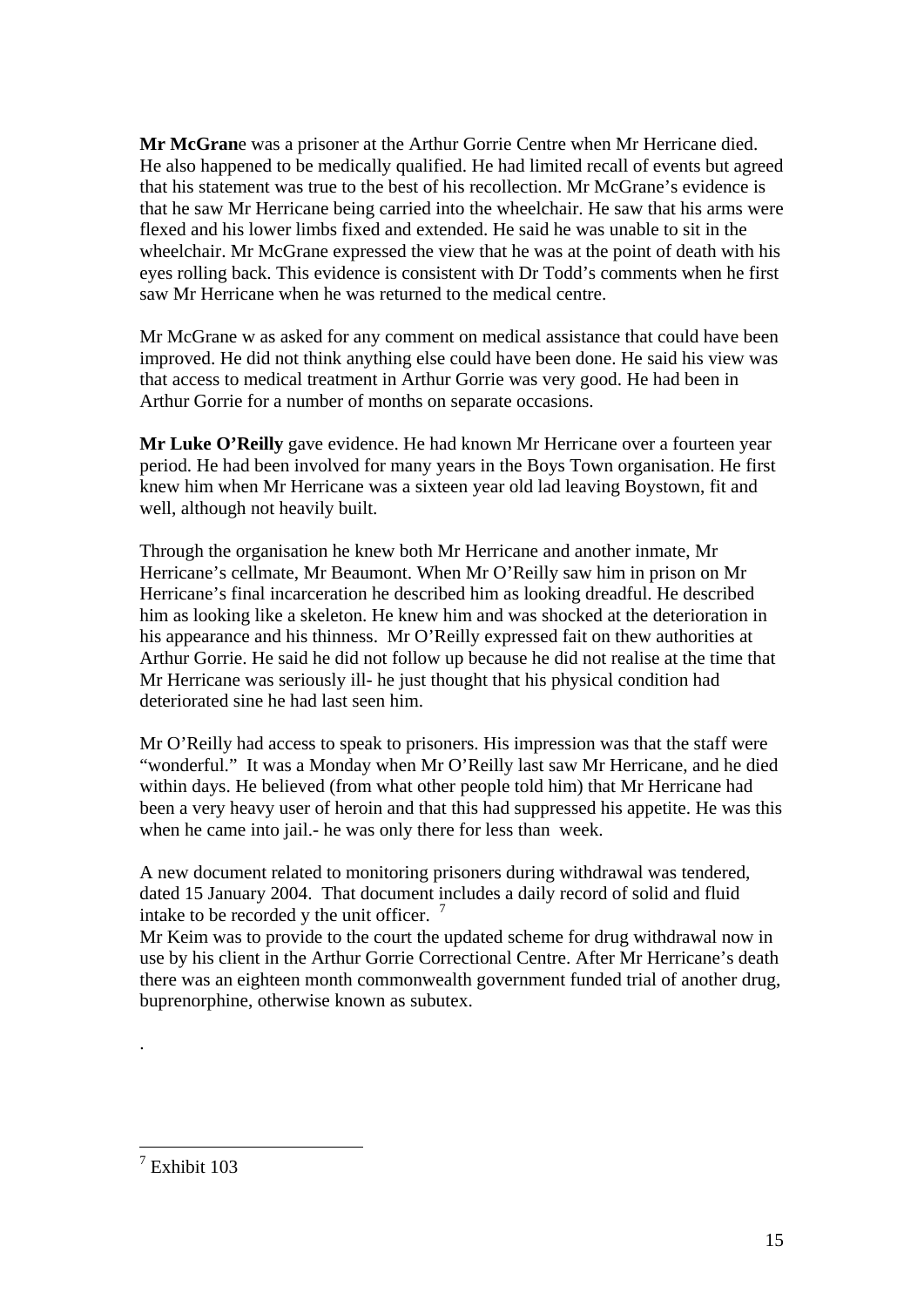**Dr Charles Naylor, Associate Professor,** performed the autopsy on Mr Herricane and provided the initial autopsy report, evidence at this in quest and a supplementary statutory declaration dated 19 February 2004.

Dr Naylor noted regurgitated stomach contents present in the oesophagus and aspiration of stomach contents which were present in the trachea and main bronchi. The stomach was grossly distended by gas and approximately one litre of fluid. He could discern the remains of two white tablets.

The entire duodenum was similarly dilated but the mucosa was normal. There was no physical obstruction at the end where the gross dilatation ceased abruptly. Further down, the bowel was essentially normal and there was nothing to indicate bowel obstruction, peritonitis or perforation. He said ;

"it appears there is some functional obstruction at the distal duodenum, giving rise to the dilation of the duodenum and stomach. This would account for the vomiting that was reported the night before he died."

Dr Naylor was clear about the cause of death itself; Mr Herricane had aspirated vomitus and that this was due to the acute gastric dilatation. What caused the acute dilatation was more problematic. It can arise in the context of recent abdominal surgery, eating disorders such as anorexia nervosa, diabetes, cancer, diseases of the nerves or muscle, hernia through the diaphragm and intestinal compression by the superior mesenteric artery.

At page 154 of the transcript Professsor Naylor explained that the blockage of the duodenum that he observed would explain the symptoms of both severe cramping and vomiting which Mr Herricane was experiencing throughout the night before he died. At page 159 he also stated he would expect from what he observed at autopsy, that Mr Herricane would have been ill for twelve to twenty-four hours in the lead up to the stomach reaching the condition in which he saw it. During that time he would have expected him to have increasing cramping abdominal pain and increasing vomiting. Professor Naylor also explained that as a result of the obstruction, the cramping and the vomiting, a biochemical disturbance would occur, and as part of this, Mr Herricane would become dehydrated. In these circumstances of blockage of the stomach and resulting dehydration, the Professor stated that a naso gastric tube (to empty the stomach and stop the vomiting) and an intravenous drip were needed to rehydrate the patient.

Had he been examined, Professor Naylor said ( at page 164) there would have been signs of dehydration, rapid pulse and low blood pressure. He pointed out that the obstruction he observed was not a physical obstruction but changes in the motility of the wall of the bowel.

Dr Naylor was informed in the course of his evidence that Mr Herricane was a heroin addict and was undergoing detoxification He offered a further opinion. Dr Naylor noted that Mr Herricane had received brufen (nurofen) administered for leg, back and opiate withdrawal pain. Diazepam (valium) had also been given to reduce anxiety as well as quinine, used in this instance to control muscle spasm and bowel cramps experienced during opiate withdrawal. All these drugs were detected by toxicology tests.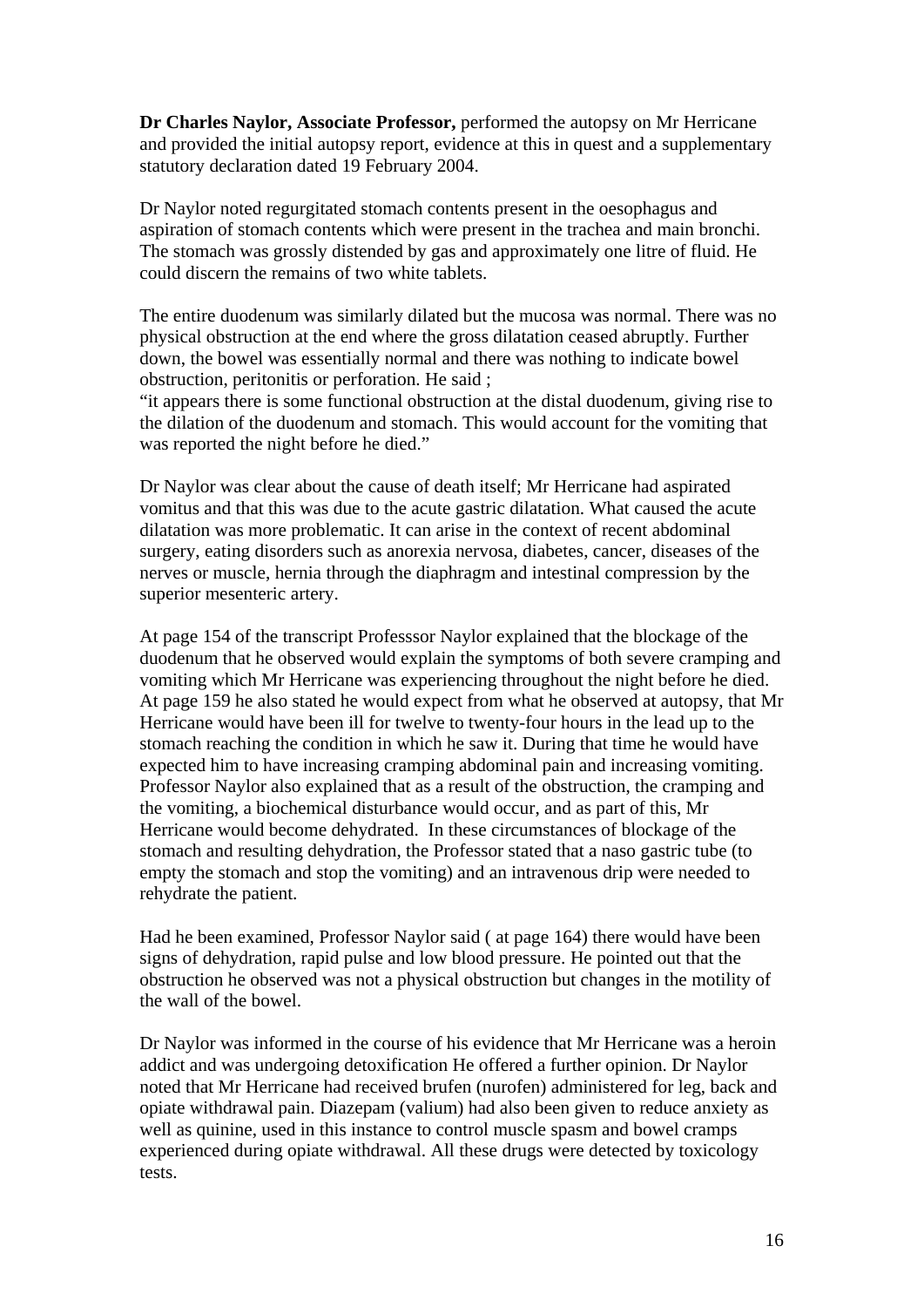Two other drugs may have been present but testing was not targeted for them, so it is unclear whether or not they were present.

Clonidine, which is traditionally used to treat hypertension and migraine, was used here to reduce withdrawal symptoms due to autonomic hyperactivity, for example sweating, anxiety, tachycardia and hypertension. However, Dr Todd had discontinued this medication the day before death because of Mr Herricane's low blood pressure.

Naloxone (Narcan), a heroin antagonist, was used during resuscitation attempts in case Mr Herricane had accessed heroin. It was not detected- nor was it specifically targeted by toxicology testing.

Another drug, Chloroquine was also detected at significant levels  $-0.15$  mg/kg in the blood. This could only be accounted for on the supposition that it is frequently detected in street samples of heroin. As it persists in the body for some time its presence may be explicable in a shot of heroin that may have been accessed by Mr Herricane prior to entry into jail.

There were however, no signs of morphine (heroin) in the blood, but it was detected in the urine. Professor Naylor speculated that this could have been a sign that he had heroin a few days before. There was also a curiously high alcohol level in the sputum but not reflected in either blood or urine. This could not be explained.

Returning to the crucial issue of the acute dilatation of the stomach and duodenum area which, I accept, led to the aspiration and death. Dr Naylor arranged for literature search and discovered that there are documented cases of such a reaction in people linked to the use of clonidine. The literature indicated that the pseudo-obstruction due to clonidine rapidly improved following its withdrawal. (Here, Dr Todd had stopped the clonidine the day before death for other reasons.)

Despite this, the evidence of Mr Herricane's background of heroin use and sudden withdrawal upon incarceration, his treatment, symptoms and death when looked at together lead to the conclusion that this is the most likely explanation of the pseudo obstruction. It was the gross dilatation that led to his death although Dr Naylor also added that dehydration and biochemical disturbance due to the acute vomiting and accumulation of secretions in the stomach may have been just as important as the aspiration of vomit. (I note in this regard the evidence that over a five day period Mr Herricane went from sixty nine to sixty three kilos.)

There was also the possibility of another contributing risk in Mr Herricane's case. Dr Naylor's research indicated that acute gastric dilatation can also occur in someone suffering from anorexia nervosa. Although there was no diagnosis before this inquest that Mr Herricane suffered this condition it is noted that there had been an acute loss of weight and that Mr Herricane was very thin given his weight of sixty three kilograms over a one hundred and eighty seven centimetre frame, according to the autopsy measurement. (I note a different measurement for height was recorded by Nurse Graham at the initial medical assessment record, of one hundred and ninety three centimetres.)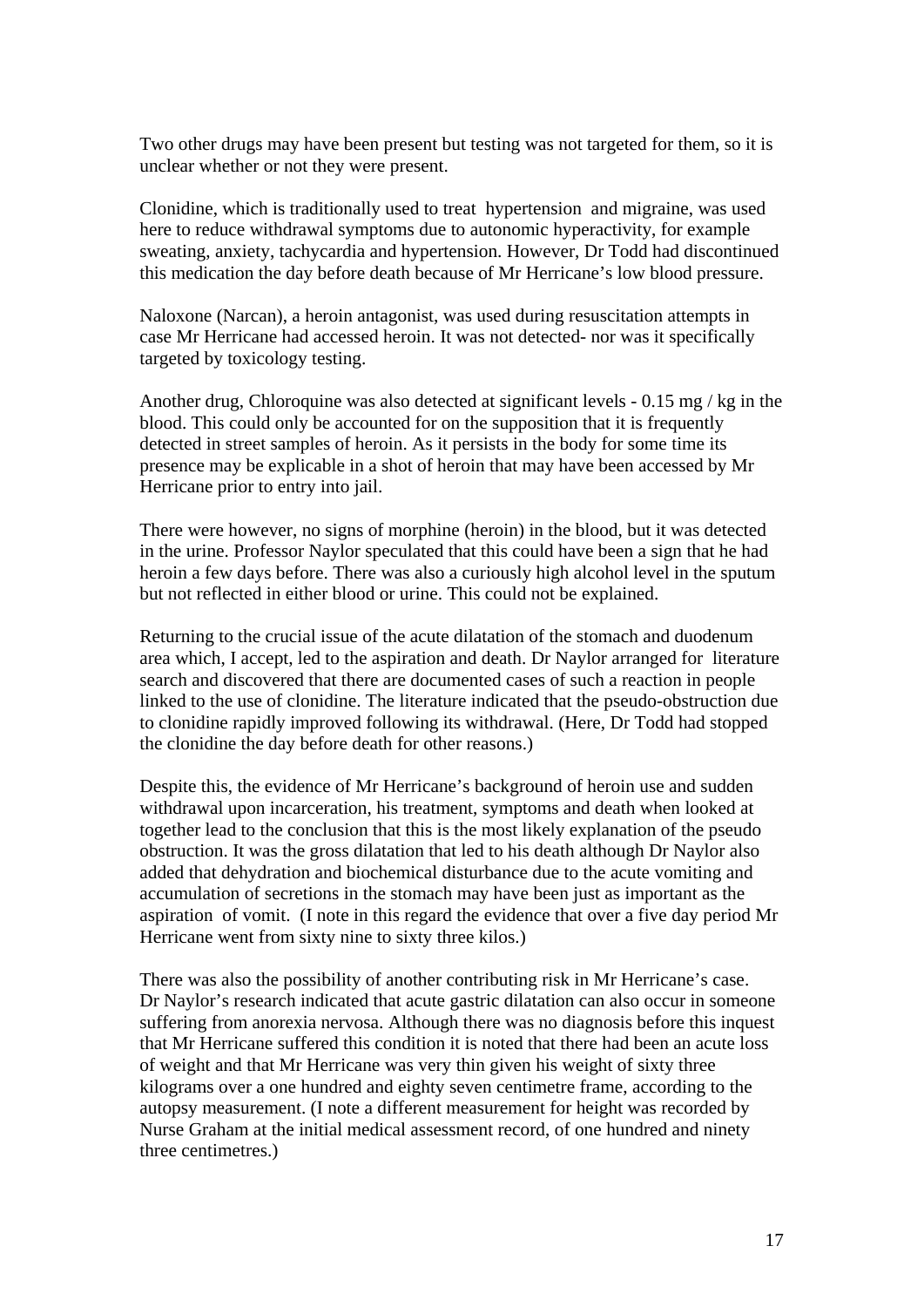**Dr Naylor explained that the condition of pseudo obstruction caused by clonidine was rare, but if clonidine is continued to be used without appreciating this risk then the prison population are at risk given their higher incidence of heroin withdrawal at the time they come into custody.** 

This information raising awareness of this possibly fatal side effect of the use of clonidine must be circulated among health professionals including nurses working in the prison / watch house sector. This is particularly so given that the normal unpleasant side effects from sudden enforced withdrawal from heroin include symptoms of vomiting and abdominal cramps which can mask the features of intestinal obstruction, as in the case of Mr Herricane.

**A life extinct Certificate** was issued in respect of the deceased by Dr B E Todd at the Medical Centre at the Arthur Gorrie Correctional Centre. It certifies that at 9. 41 am on 3 January 2002 life was extinct.

Subsequently a post mortem examination was performed on 4 January 2002 at the John Tonge Centre, Coopers Plains. Dr CPE Naylor found the medical cause of death was aspiration due to acute gastric dilation. (cause unknown.) . Subsequent to this a supplementary statutory declaration was provided by Dr Naylor sworn on 19 February 2004.

There was information presented to the inquest at its conclusion by Amy Kay Lobegeiger. She identified herself as Mark's mother. She said that Mark's birth name name was Mark Anthony Waldon. "Herricane" was his mother's second husband's name, which was simply adopted for use at some time.

# **I am satisfied on the balance of probability and find that:**

- (a) The identity of the deceased was Mark Anthony Waldon, (also known as Herricane.)
- (b) His date of birth was 18 April 1972.
- (c) His last known address was Arthur Gorrie Correctional Centre
- (d) At the time of death his occupation was prisoner.
- (e) The date of death was 3 January 2002.
- (f) The place of death was Arthur Gorrie Correctional Centre
- (g) The formal cause of death was aspiration due to acute gastric dilatation.

This Court has jurisdiction in appropriate cases to commit for trial any person/s which the evidence shows may be charged with the offences mentioned in section 24 of the Act., I am satisfied the evidence is not sufficient to put any person or persons upon any trial.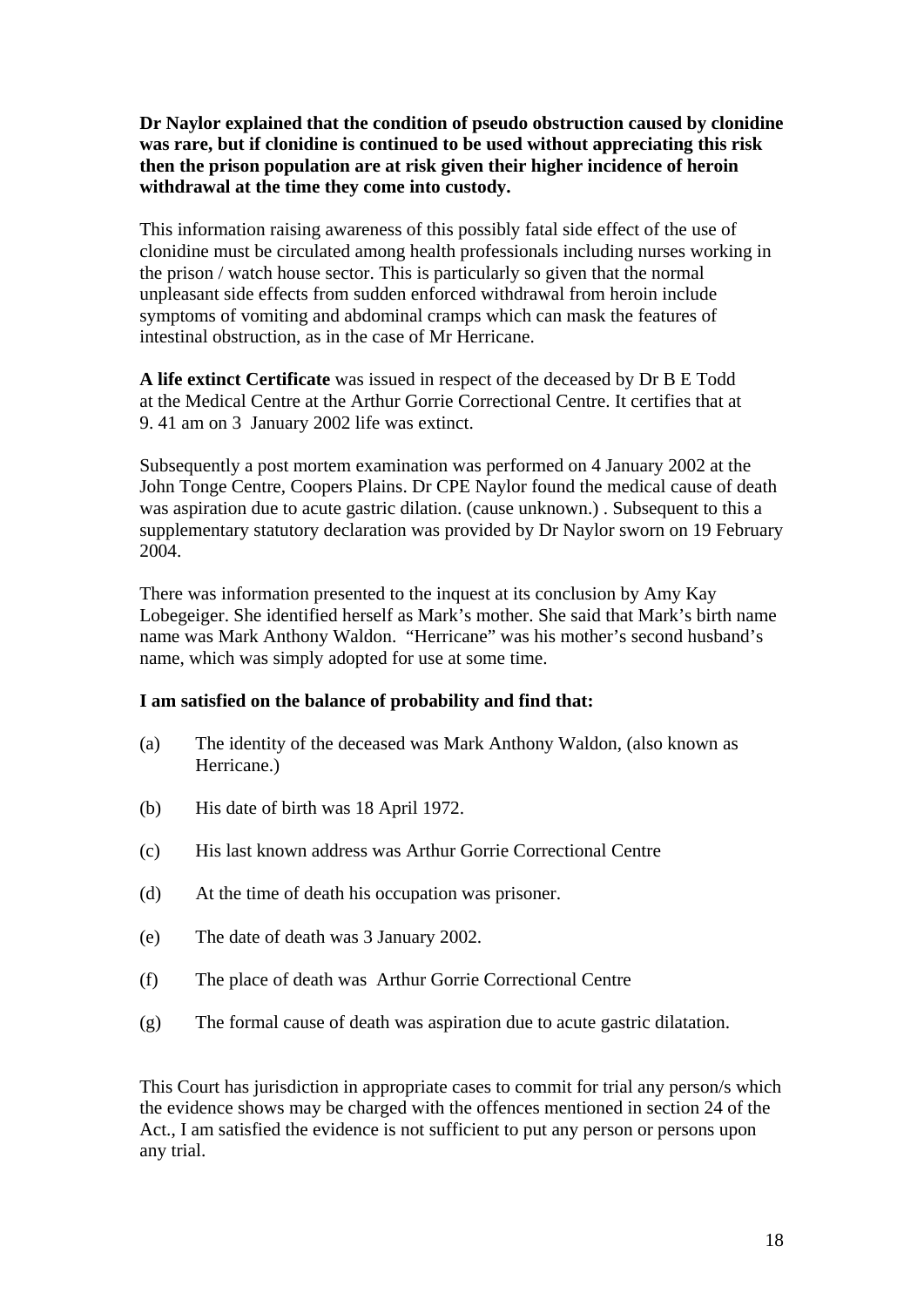## **RECOMMENDATIONS:**

Pursuant to section 43 of the Act, the following recommendations are made by way of rider to the formal findings. These recommendations address the issues raised in evidence at the time of the death of Mr Herricane's death, and may not be relevant to subsequent conditions at the institution. I note Exhibit 103 detailed a new regime of monitoring withdrawal program for prisoners suffering from a range of addictions, including alcohol. The program looked to be a significant improvement. Food and fluid intake were to be documented as well as symptoms of withdrawal. The only comment I would offer is that a satisfactory fluid and food intake may be deceptive if information is not also recorded regarding symptoms, severity and frequency of vomiting and diarrhoea.

## **I recommend:**

1 Prison and medical and nursing staff from prisons be alerted to the possibility that use of clonidine as part of the medication used to assist a person withdrawing from heroin may have a rare side effect of inducing acute gastric pseudo obstruction. This condition can be life threatening and can be masked by the anticipated usual side effects of heroin withdrawal, namely vomiting and cramping.

2 There be a review of the suitability of the prescription of clonidine to the prison population as part of the standard drug detoxification regime.

3 The operator of the prison review the process of response to after hours calls for medical issues or when prisoners are locked in their cells, requiring that;

- a system be reviewed / implemented/ and required to be adhered to by all staff to ensure that prisoners receive access to appropriate medical care in a timely manner , and

- all requests for or on behalf of prisoners for medical assistance, review or treatment be contemporaneously documented and considered in a timely manner.

- the lines of communication and responsibility are clear and documented to indicate when information is received, by whom, and what response is made to that information, again with reference to time and identification of the person spoken with and the actions taken.

4 There be a review of procedures whereby a nurse attends a cell in response to a possible medical problem with a prisoner. The appropriateness of visual inspection of the prisoner through a locked cell door via an observation window without physical examination is to be reviewed. Suitable security support should be provided so that proper and timely medical access to a prisoner is assured.

4 The operator of the prison require and insist on contemporaneous and adequate notes of all requests for medical assistance by or on behalf of prisoners to correctional officers, nurses or any other staff members.

Copies of the recommendations are to be sent to parties as well as the minister and director general of relevant departments.

This summary and the published findings will be distributed.